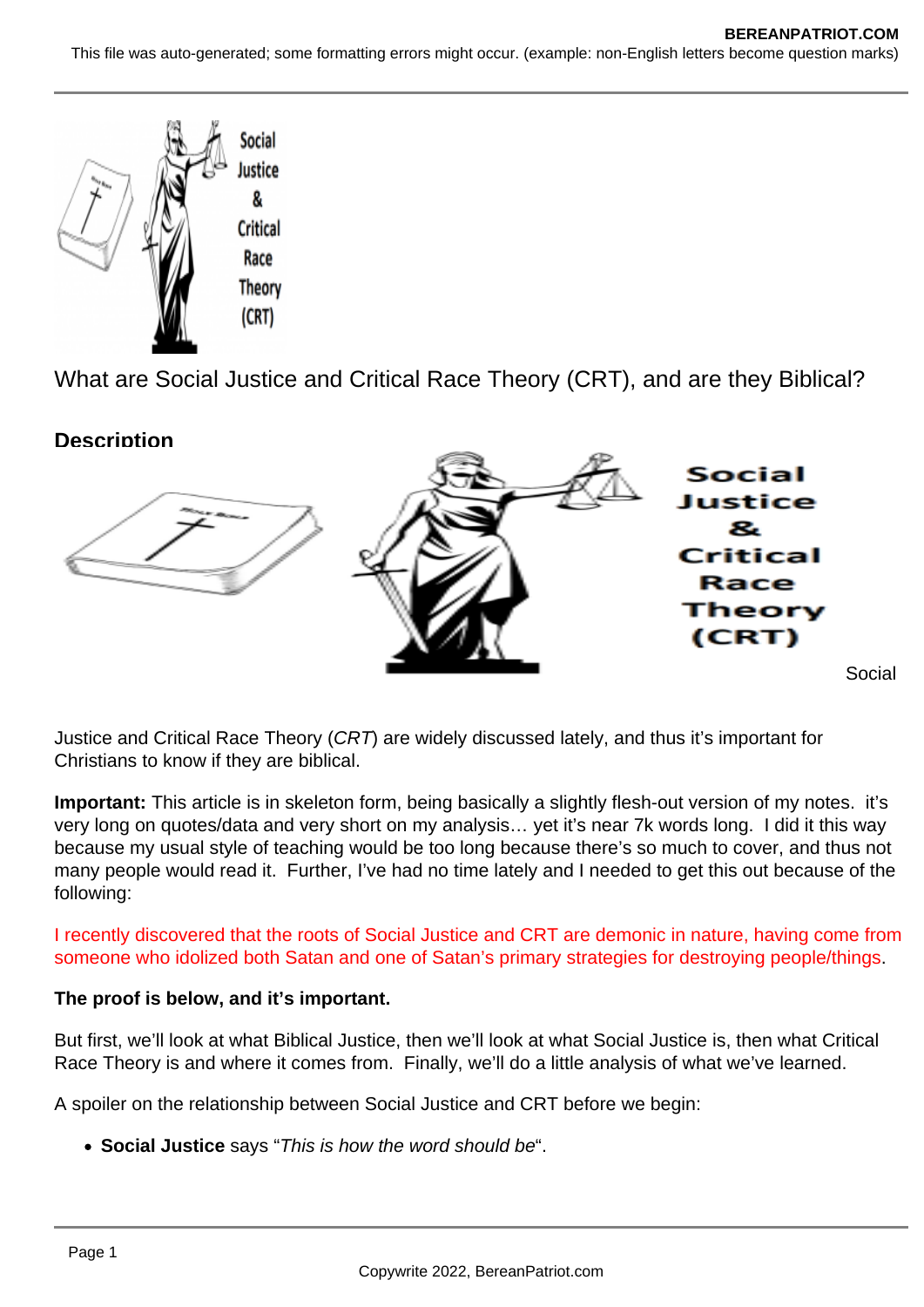Critical Race Theory says: "This is why the world doesn't conform to the principles of Social Justice, and here's how to achieve Social Justice."

What is Biblical Justice?

We'll look at the word definitions first.

## Word definitions

The Hebrew word translated "justice" is "????????" (mishpat). The [Gesenius's Hebrew and Chaldee](https://www.studylight.org/lexicons/eng/hebrew/4941.html)  [Lexicon defines mishpat](https://www.studylight.org/lexicons/eng/hebrew/4941.html) perfectly.

- (1) judgment
	- $\circ$  (a) used of the act of judging,
	- $\circ$  (b) of the place of judgment
	- $\circ$  (c) a forensic cause, Numb. 27:5. ??????? ?????????? to set forth a cause,
	- $\circ$  (d) sentence of a judge, judgments of the Lord,
	- (e) fault, crime, for which one is judged, Jeremiah 51:9. ????????? ??????? capital crime, Ezekiel 7:23.
- (2) right, that which is just, lawful, according to law.
	- $\circ$  (a) a law, a statute (as a rule of judging),
	- $\circ$  (b) used of that which is lawfully due to any one
	- $\circ$  (c) a manner, custom.
	- $\circ$  (d) fashion, kind, plan.

The Greek word translated "justice" (noun) is "??????????" ([dikaiosuné](https://biblehub.com/greek/1343.htm)), and it means: (Thayer's Greek Lexicon)

- 1. in the broad sense, the state of him who is such as he ought to be, righteousness
- 2. in a closer sense, justice , or the virtue which gives each one his due

The Greek word translated "just" (adjective) is "???????" [\(dikaios](https://biblehub.com/greek/1342.htm)), and it's the adjective form of dikaiosuné above.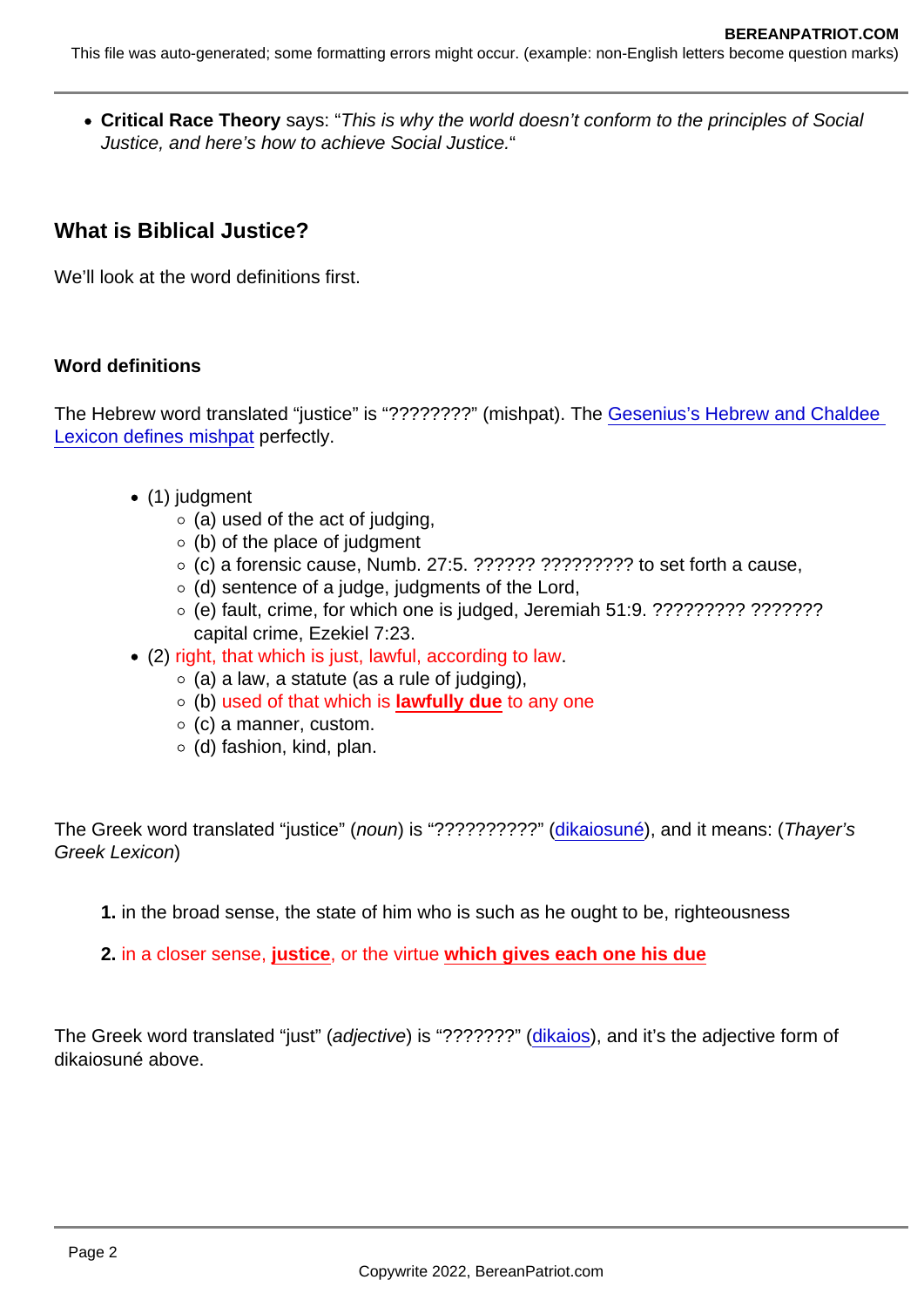1. in a wide sense, upright, righteous, virtuous, keeping the commands of God

2. In a narrower sense, rendering to each his due; and that in a judicial sense

All three Biblical words for justice relating to "giving each one his due". That is biblical justice, and it begs the obvious question:

What is someone due?

Here are some examples that are relevant to our discussion.

- Restorative justice  $-$  Focuses on restoring what someone has been deprived of, if possible.  $\circ$  See Leviticus 6:1-5 = restore in full +20% for stealing/defrauding.
- Retributive justice Focuses on punishment for those who do wrong. (proverbs 11:21)
	- We don't take retribution, (Romans 12:17-20) because that's the government's job: ( Romans 13:1-4)
	- $\circ$  Who is punished? = only the person who commits the crime/sin; see Ezekiel chapter 18, especially verses 19-20 and verse 25.
	- o Jesus/NT: "Repay each according to his deeds". Also 2 Cor 5:10 (good or bad)
- Contractual justice Focuses on abiding by our agreements Numbers 30:2
	- $\circ$  Matthew 20:1-15, the parable of the worker's pay.
		- $\blacksquare$  The pay = not "fair", however, Jesus says "I've done you no wrong."
		- **Therefore, unfair doesn't mean wrong (and BTW, fair doesn't necessarily mean "right")**
	- Fairness vs justice
		- God can't be unjust (Romans 9:14), but He is unfair:
			- It's not fair that Jesus suffered and died on the cross to deal with our sins.
			- It's not fair that we benefit from God's goodness
			- It's not fair that He promised to never leave us or forsake us when we constantly leave and forsake Him.
			- $\blacksquare$  It's not fair that He gave spiritual gifts to us.
			- It's not fair that He leads and guides us even though we never listen as we should.
			- $\blacksquare$  It's not fair that... well, you get the point.
			- **Thus: Unfair does not mean unjust (unfairness is a good thing for us)**
		- A desire for fairness can lead to sin
			- Matthew 20:13-14 Workers point out the unfairness, Jesus reminds them of the contract, which he fulfilled. Therefore, he hadn't done wrong because he fulfilled his contract. (They could make a better/different deal if they didn't like it.)
			- In Matthew 20:15, Jesus says their desire for fairness made their "eye evil" ( literal translation) The Greek word for evil there means "evil" = "???????" ( [ponéros](https://biblehub.com/greek/4190.htm))
				- **Justice** is concerned with each one getting his due.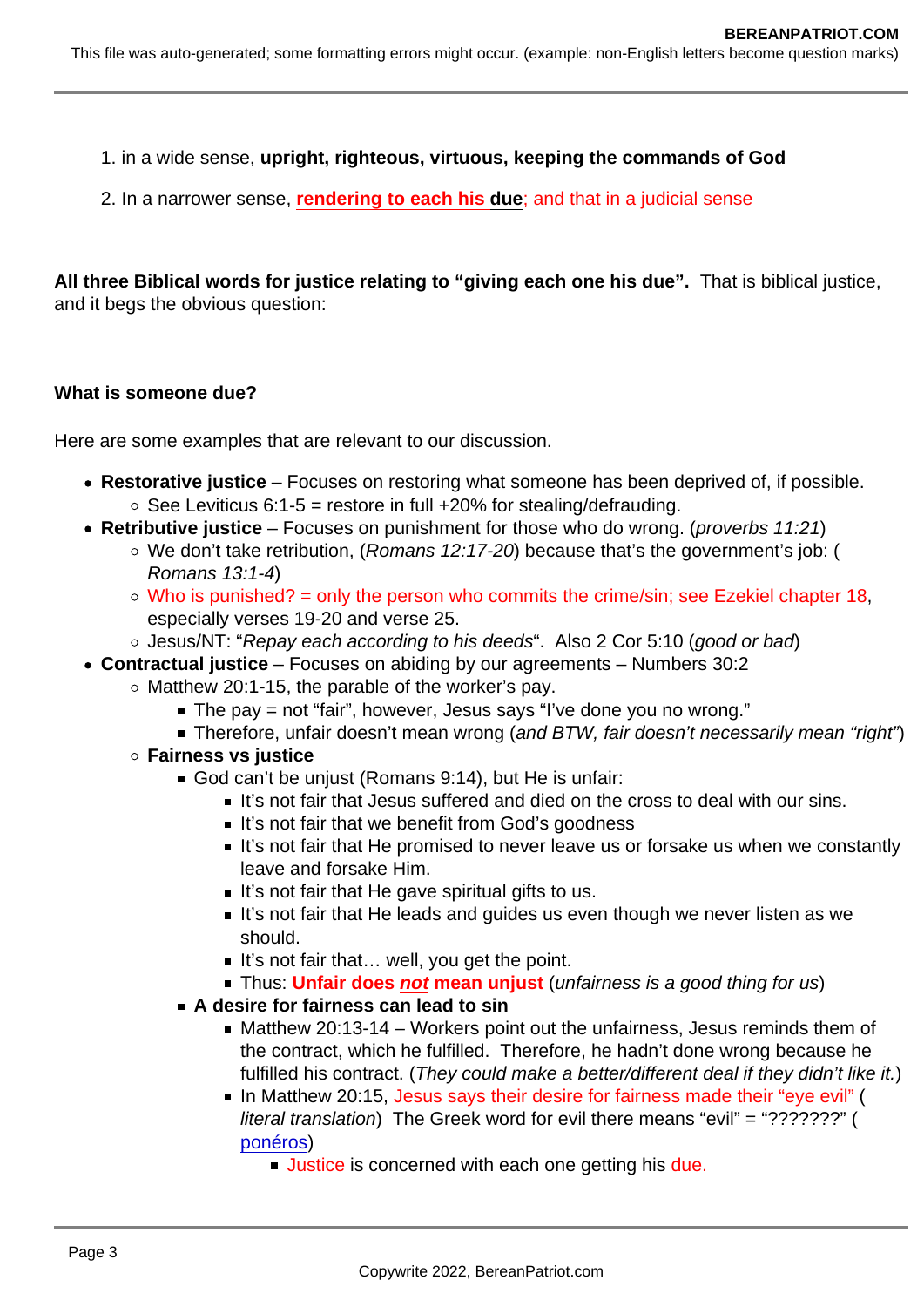- **Fairness is concerned with everyone getting things equally.**
- **They are not the same thing.**
- **Property Justice** Focuses on the use of all types of private property
	- $\circ$  Matthew 20:15 Each man may do what he likes with what belongs to him, provided he doesn't violate another man's property rights or hurt someone.

That's Biblical Justice; each man getting his due, whether good or bad. **The Bible also says something about how justice should be administered: impartially:**

#### **Leviticus 19:15**

"You shall do no injustice in court. You shall **not be partial** to the poor or defer to the great, but in righteousness shall you judge your neighbor.

 $(Remember, Justice = each man getting his due)$ 

#### **Deuteronomy 1:17a**

'You shall **not show partiality** in judgment; you shall hear the small and the great **alike**. You shall not fear man, for the judgment is God's.

## **Exodus 23:2-3**

**2** "You shall not follow the masses in doing evil, nor shall you testify in a dispute so as to turn aside after a multitude in order to pervert *justice*;

**3** nor shall you be **partial** to a poor man in his dispute.

God is impartial, judging each man according to his deeds; we should be the same.

# **What is Social Justice?**

Here's the best definition I could find from dictionary.com: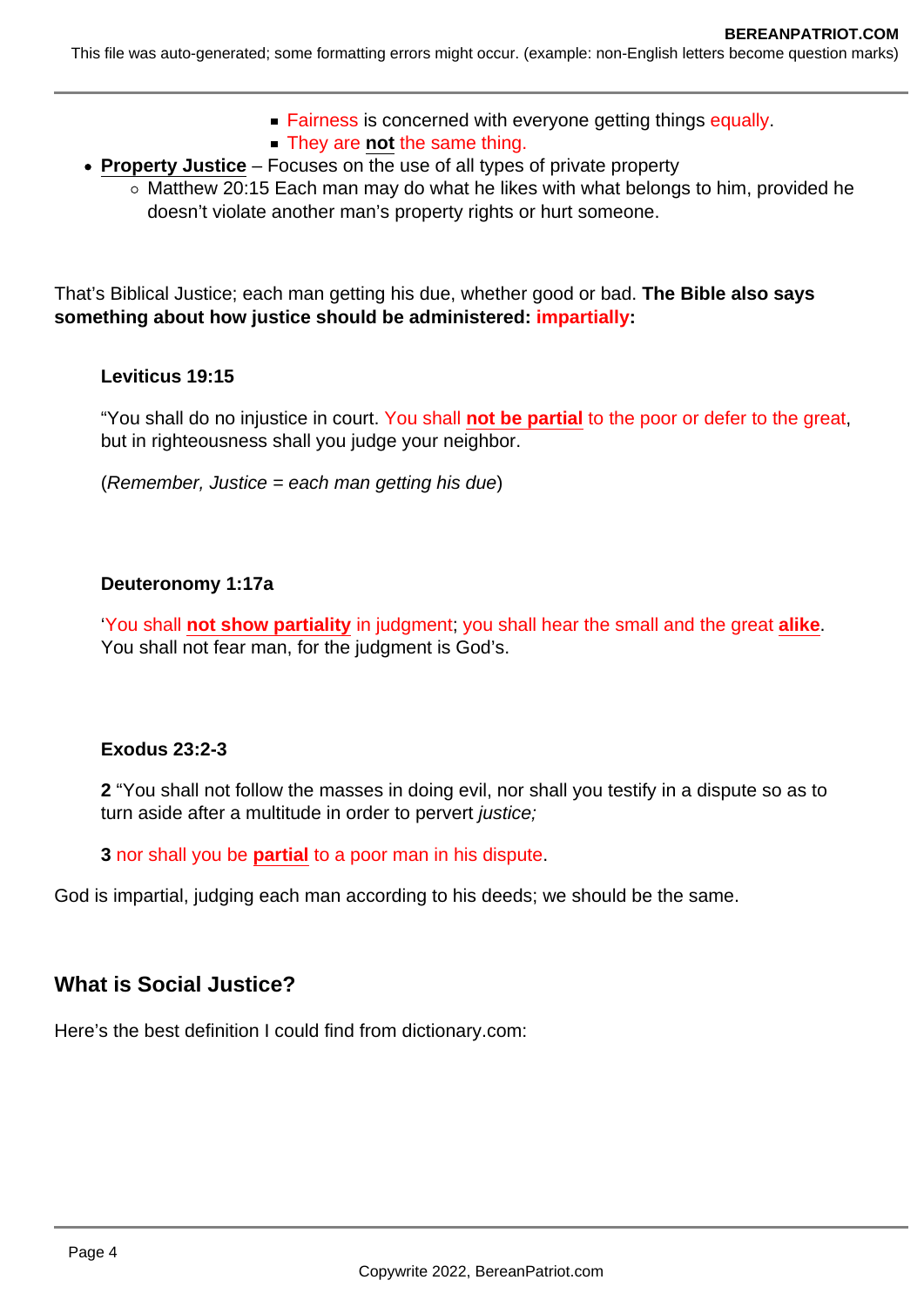fair treatment of all people in a society, including respect for the rights of minorities and equitable distribution of resources among members of a community.

[Dictionary.com definition of Social Justice.](https://www.dictionary.com/browse/social-justice)

Social Justice has five pillars on which it stands.

There are five main principles of social justice that are paramount to understanding the concept better. Namely, these are: access to resources, equity, participation, diversity, and human rights.

[Source](https://corporatefinanceinstitute.com/resources/knowledge/other/social-justice/). (corporate training on Social Justice)

All five pillars hinge on the second, equity. Here's the definition of "equity" according to Social Justice from Kent State University:

#### **Equity**

It's easy to confuse the terms 'equity ' and 'equality ,' but those things which are equitable are not always equal. The effort and resources required for two different people to achieve a common goal can vary widely. For example, in order to complete a college degree, some students may need more support and educational resources than their peers do. To achieve social justice and ensure equal opportunities for success, it is important to provide equitable resources that focus on the specific needs of communities and the individuals within them.

Advocating for justice could mean… …Implementing policies for inclusive education and adding more educators for students, based on their needs, would be important first steps.

[Source](https://onlinedegrees.kent.edu/political-science/master-of-public-administration/community/five-principles-of-social-justice). (Kent edu)

From a corporate training program on Social Justice:

Equity refers to how individuals are given tools specific to their needs and socioeconomic status in order to move towards similar outcomes. It contrasts with equality, where everyone is offered the same tools to move towards the same outcome.

#### [Source](https://corporatefinanceinstitute.com/resources/knowledge/other/social-justice/).

Therefore:

- Equal access to resources would be everyone getting the same thing; no one gets more or less
- Equitable access to resources would be everyone getting what each person needs to hit a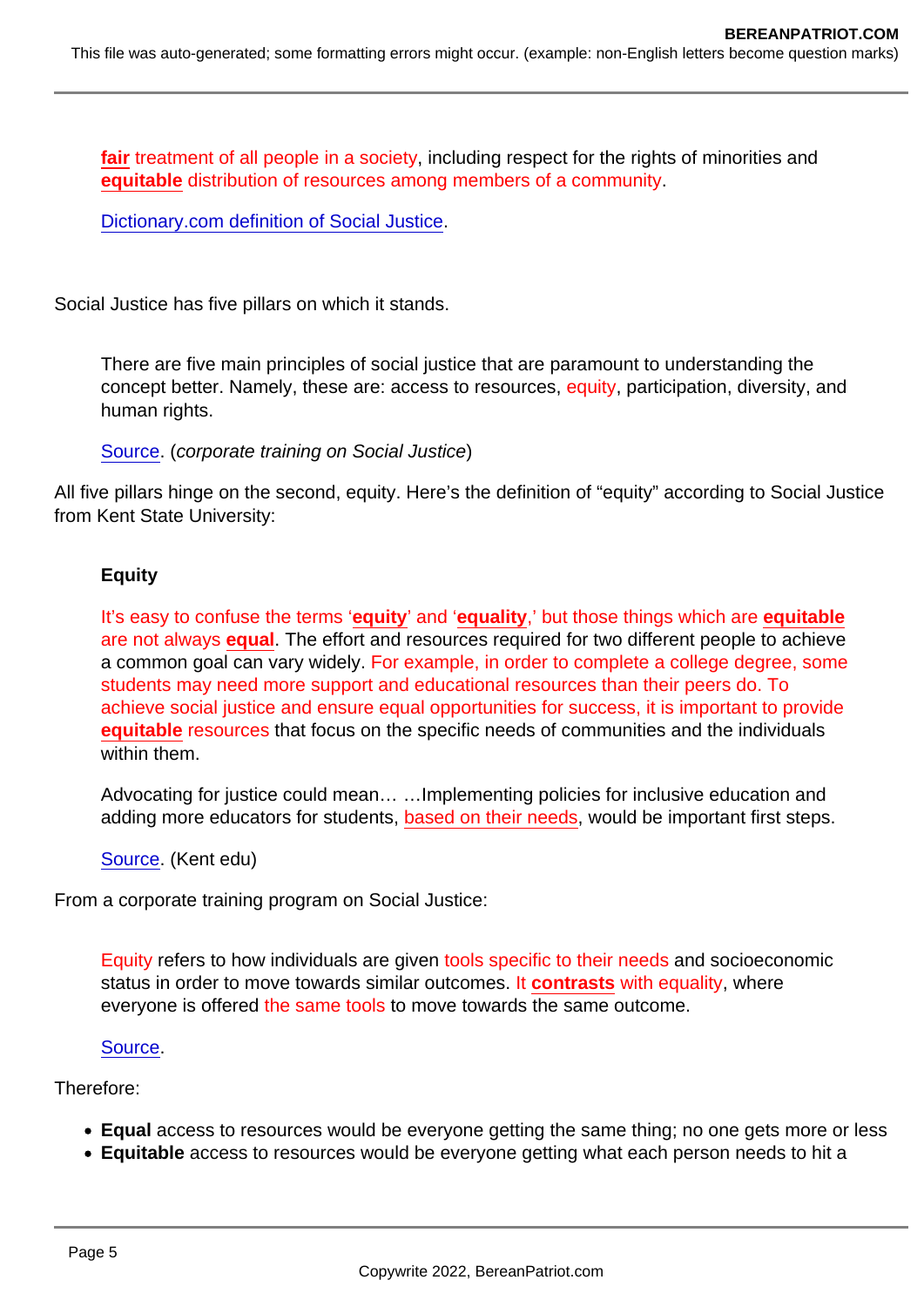certain target, whether financial, educational, etc.

For example:

- One student needs two hours of tutoring to get an A in a class
- Another student needs four hours of tutoring to get an A in a class
- Equality is each student getting X number of hours; everyone gets the same amount and their grade is up to them.
- Equity is each student getting as many hours of tutoring as he needs to get an A.

Important: Social Justice focuses on: "equitable distribution of resources among members of a community." Equitable distribution, not equal distribution. The difference is very important.

Here are the five pillars again:

- 1. Access to resources this means equitable access to all resources; especially social, political, and cultural power (more on that later)
- 2. Equity 'nough said
- 3. Participation Quote from the corporate training link above: "Social injustice occurs when a small group of individuals makes decisions for a large group,"
- 4. Diversity (some don't include this one because it's really just a subset of #3,)
- 5. Human Rights means all people everywhere must have equitable access to rights, and that's equitable access; not equal access.

In Social Justice; Equity, Fairness, and Justice are the same thing:

Remember how they define equity, because it explains everything: (from the same corporate training)

Equity refers to how individuals are given tools specific to their needs and socioeconomic status in order to move towards similar outcomes. It contrasts with equality, where everyone is offered the same tools to move towards the same outcome.

#### [Source](https://corporatefinanceinstitute.com/resources/knowledge/other/social-justice/).

According to Social justice, similar outcomes are equitable, which means fair and just. Even the definition makes justice, equity, and fairness the same thing:

[Social justice is] fair treatment of all people in a society, including respect for the rights of minorities and equitable distribution of resources among members of a community.

[Dictionary.com definition of Social Justice](https://www.dictionary.com/browse/social-justice)

Here's another quote in the same vein: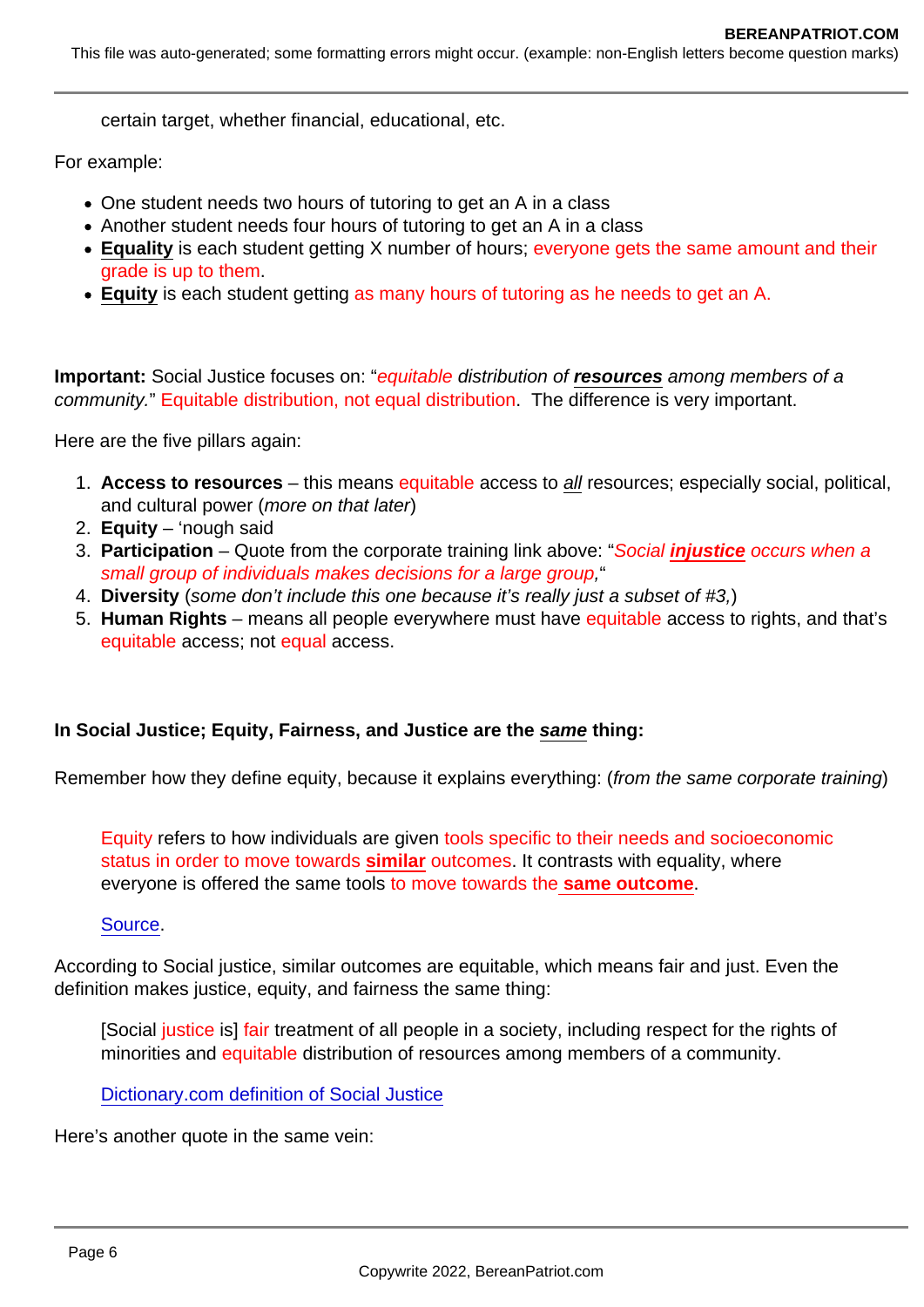Justice is the concept of fairness. Social justice is fairness as it manifests in society. That includes fairness in healthcare, employment, housing, and more… …Now, social justice applies to all aspects of society, including race and gender, and it is closely tied to human rights.

[Source](https://www.humanrightscareers.com/issues/what-does-social-justice-mean/). (human rights website)

This is best shown at the grassroots level by a meme that's popular among Social Justice proponents. Notice that the meme's caption changes fluidly between equity, justice, and fair/fairness on the right hand side.

One of the earliest versions to go viral was the following one; again notice the right hand caption: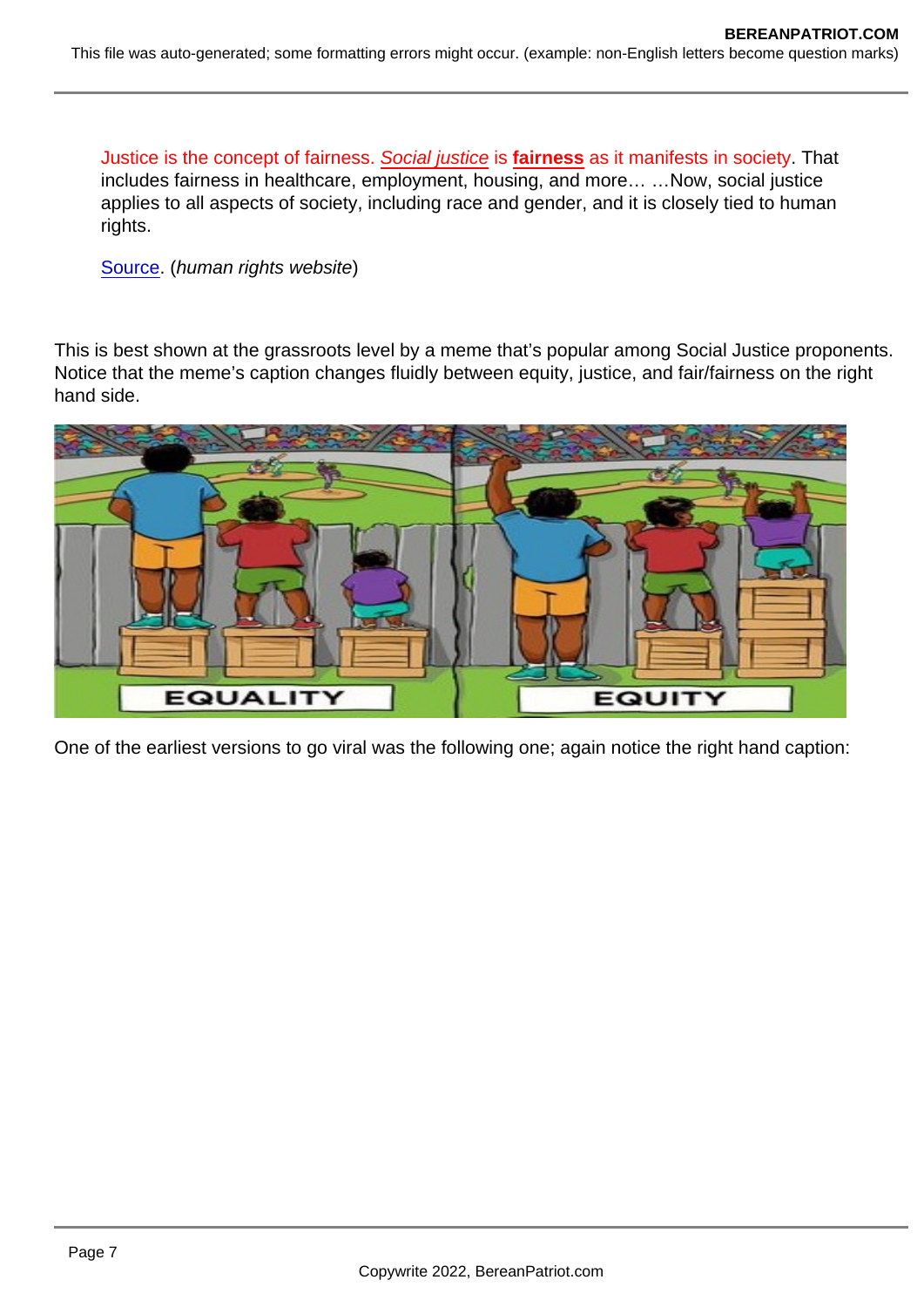

# This is EQUALITY

**This is JUSTICE** 

Another version of it appear on a poster, and a picture of said poster was sent to the original author. Notice that the right hand caption changes from picture to picture, which indicates that equity = justice = fairness in the mind of Social Justice proponents: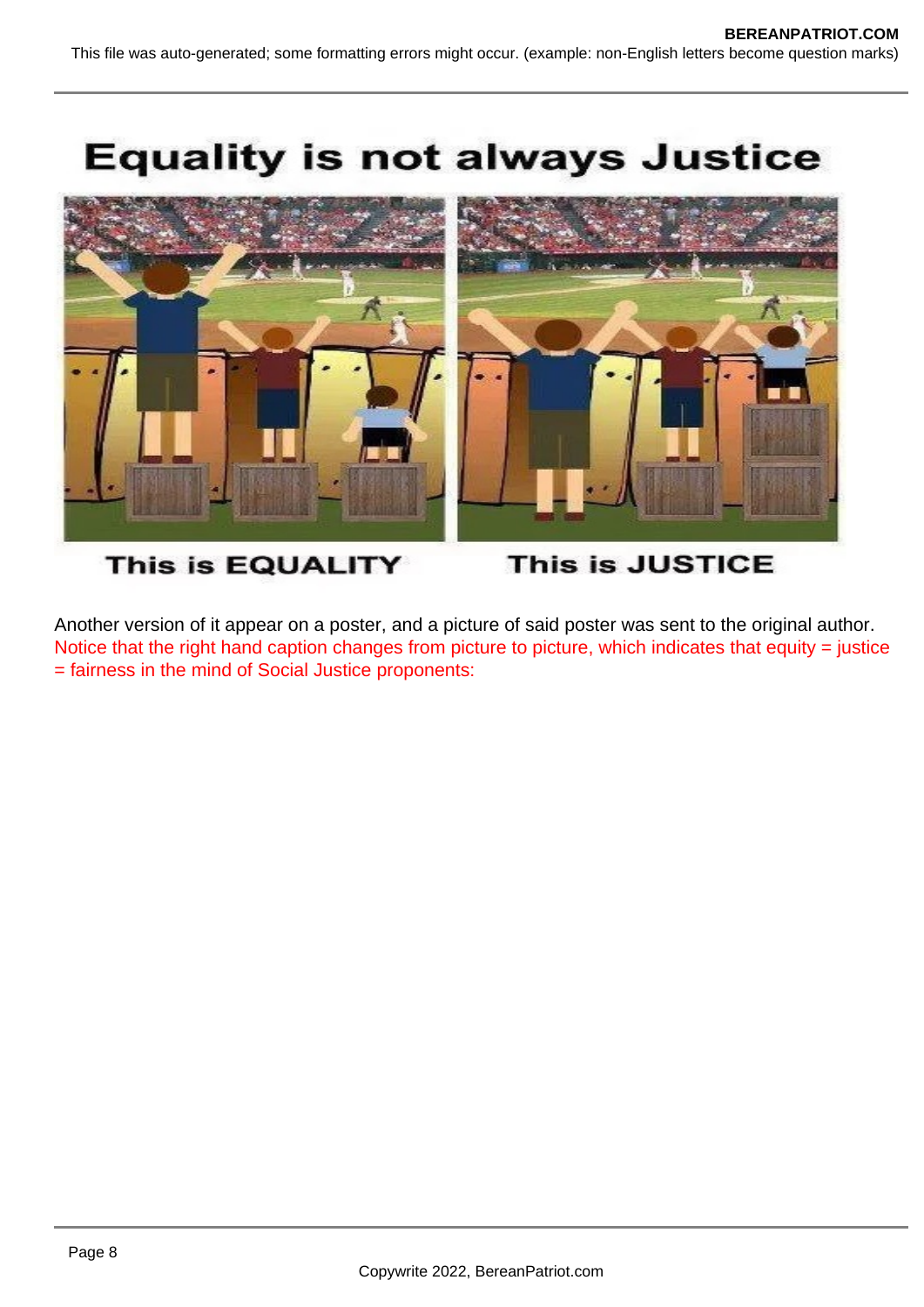



One use of the meme was in a presentation and flat out states that equity  $=$  fairness: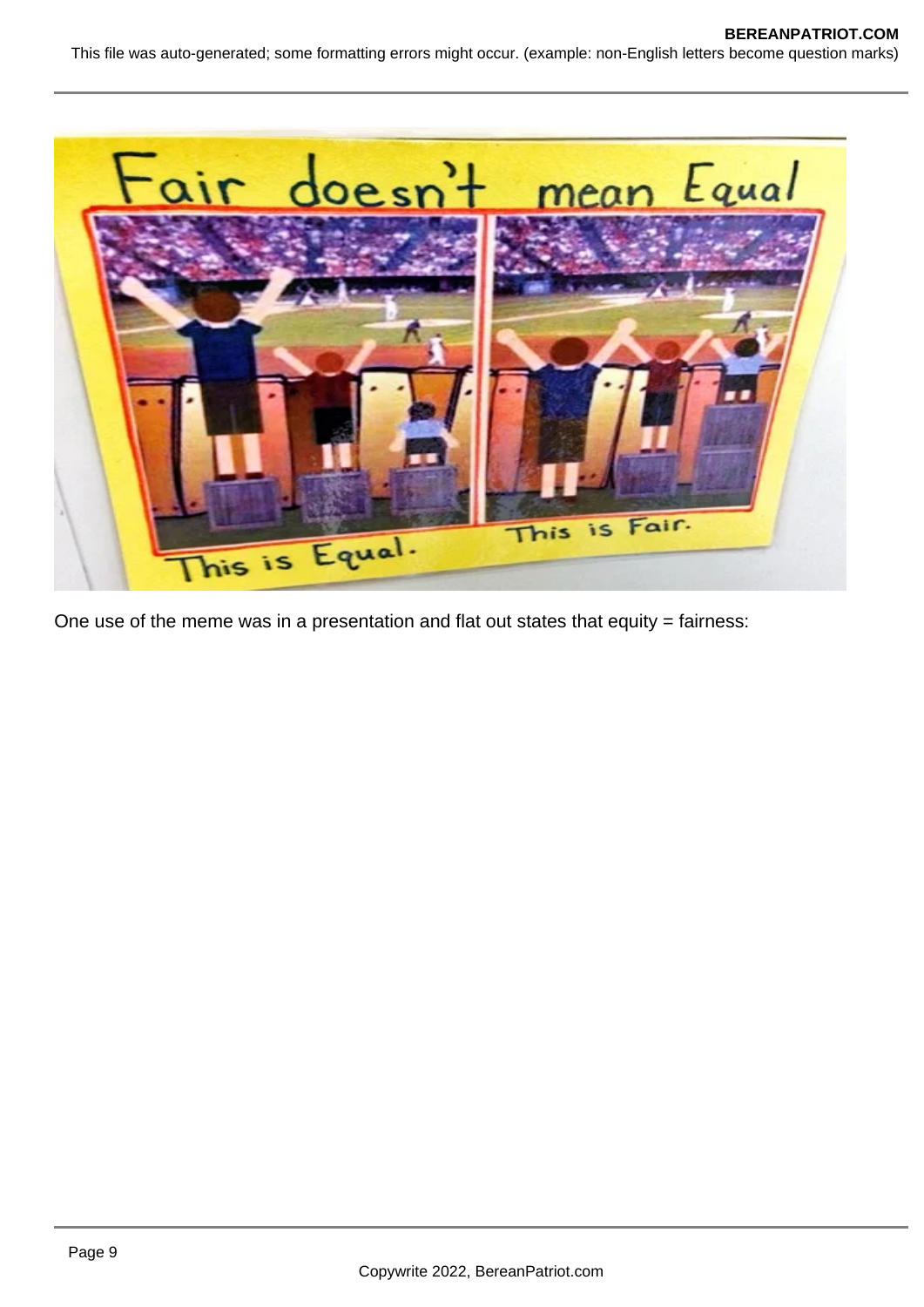

There are several variations of the meme all built around the same basic idea. One uses people reaching up to grab apples on trees. About that version, the meme's original author said this:

This version with apple trees… …appeared in a 2014 Saskatoon Health Region report to illustrate how equity/fairness can be useful in ensuring health and wellness for everyone.

This leads to the most important point:

## **The fundamental premise of Social Justice**

Consider:

- If fairness = justice
- Then unfairness = injustice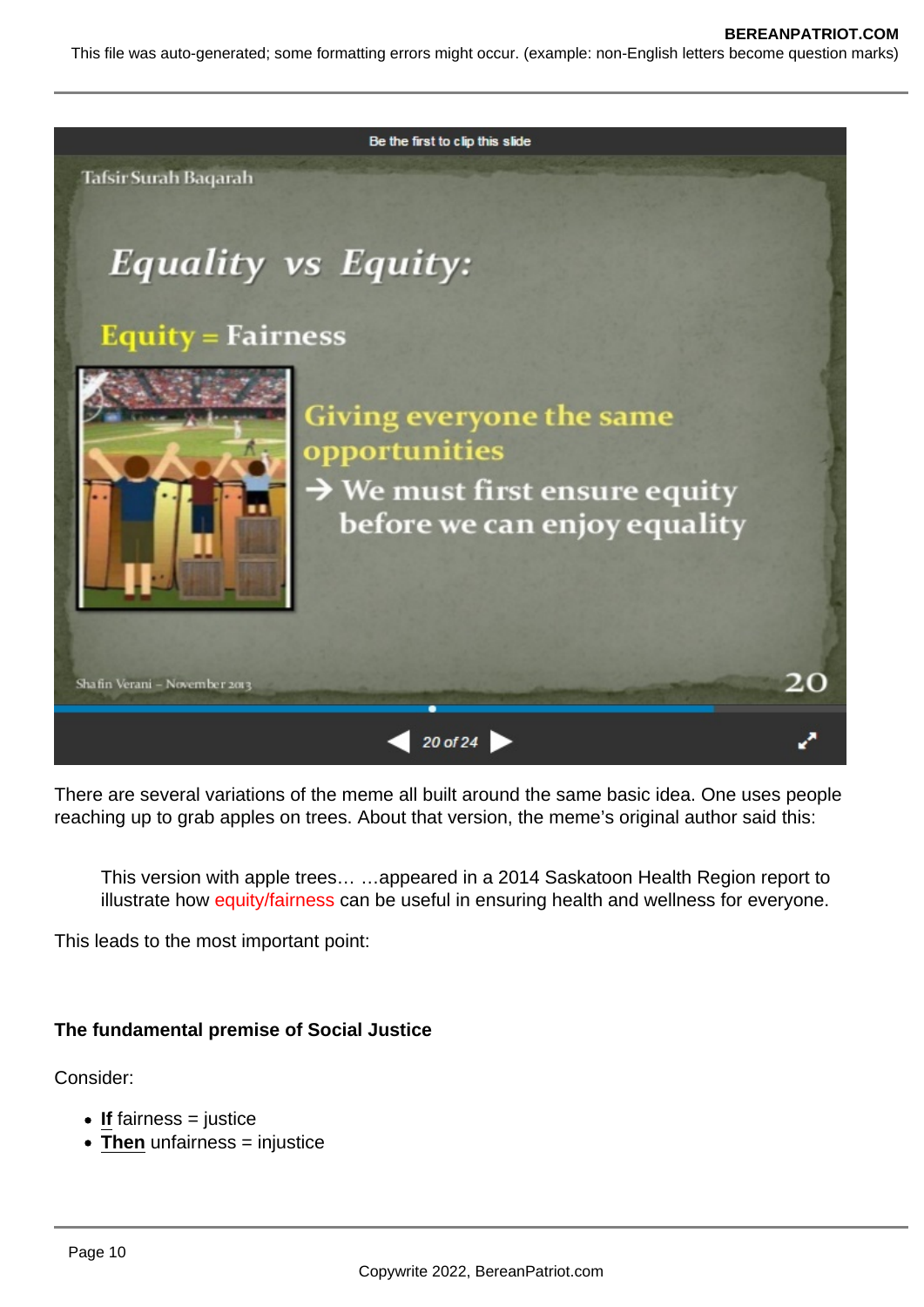And:

- $\bullet$  If equity = justice
- $\bullet$  Then inequity = injustice

This gives use the fundamental premise behind Social Justice; the core idea from which all its other ideas are built.

The premise of Social Justice is this:

"Unfairness is Injustice"

(You could also say "inequity is injustice")

This applies in many areas, Social Justice frames things like this:

- $\bullet$  "income inequality" = some people have more money than others, which "is unfair", thus inequitable, thus unjust according to Social Justice. Consider the picture above and relate it to money: SJ says fairness / equity / justice is taking something from the rich (tall) man and giving it to the poor (short) man. (doesn't matter how they got the money either)
	- Between groups too; black especially. (The disparity is actually caused by the pursuit of "equity"; more on that later.)
	- o Ignores self selection (Doctor example: women tend to go into nursing, pediatrics or family medicine, while men tend to take higher risk, higher paying career paths like brain/heart surgeons. The gender pay gap disappears if you account for men and women selfselecting for different career paths.)
- Politicians and college grads  $-$  blacks make up  $\sim$  13% of the US population, so SJ says that it's unfair (and thus unjust) if they don't make up ~13% of politicians and college grads.
- "Gay marriage" Social Justice says it's unfair that heterosexual couples can marry, but homosexual couples can't. Thus, unfair  $=$  inequitable  $=$  unjust. (and BTW, there's an [article here on Berean Patriot on the topic of homosexuality.](https://www.bereanpatriot.com/the-bible-on-gay-and-lesbian-homosexual-sex/))
- Transgenderism Social Justice says it's unfair that some people aren't the gender they want to be, so they have to be able to change.
- Abortion Social Justice says it's unfair that men don't have to give birth but women do, so women should be able to kill their babies to correct the perceived imbalance.
- Social Standards Social Justice says it's that unfair / inequitable / unjust that straight, white, capitalist, patriarchal, Christian men used the social standards of the Bible when they started the country, so all those standards must go. Remember #3 above, participation: "Social injustice occurs when a small group of individuals makes decisions for a large group,". Thus Social Justice says the standards are unfair/unjust and so they must go That includes social standards like:
	- Sexual Standards : As we've already covered on this website, the Bible clearly says that [sex outside of marriage is wrong,](https://www.bereanpatriot.com/yes-the-bible-clearly-says-sex-outside-of-marriage-is-wrong/) and since Social Justice says a small group can't enforce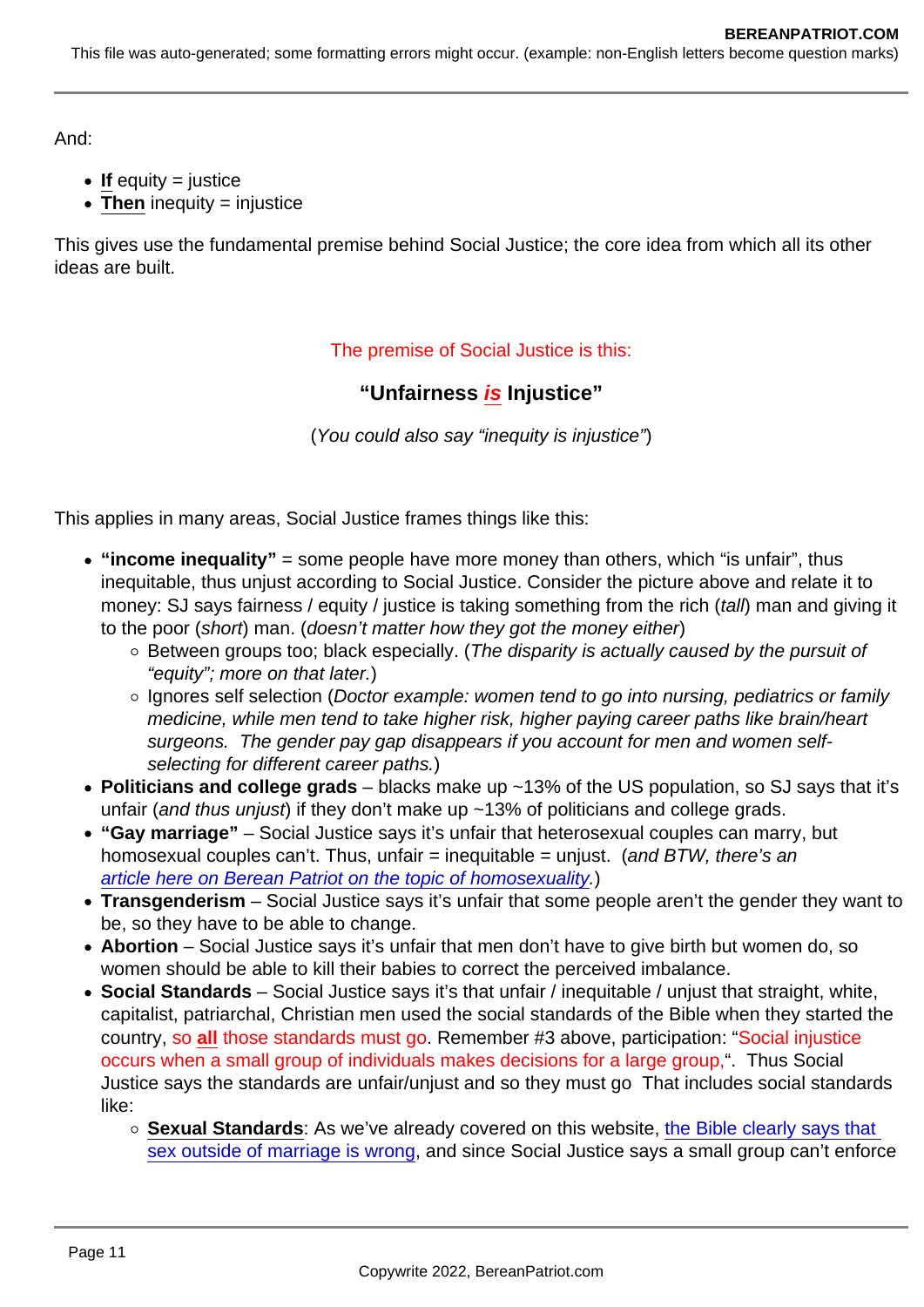values on a larger group, those values must go. This is why they are a fan of any ( consensual) sex; because it violates those values.

- $\circ$  Art = unfair that the founders had standards for art/beauty, which means some works of art are better than others = unfair again. It's also unfair that some artists are better than others; unfair = unjust = must destroy the standard to make everyone equal. (example of ugly art; [a banana duct taped to a wall sold for over 100k](https://www.dailywire.com/news/modern-art-banana-taped-to-wall-sells-for-over-100k))
- $\circ$  Drag queens / cross-dressers = can't wear the other gender's clothing = unfair standard = it must go
- And so on.
- Important: since God is just one "person", Him setting standards at all is inherently unfair, and therefore unjust in the eyes of Social Justice.

Further, notice the "group focus" as opposed to an individual focus:

Social justice is a political and philosophical theory which asserts that there are dimensions to the concept of justice beyond those embodied in the principles of civil or criminal law, economic supply and demand, or traditional moral frameworks. Social justice tends to focus more on just relations between groups within society as opposed to the justice of individual conduct or justice for individuals .

…

In modern practice, social justice revolves around favoring or punishing different groups of the population, regardless of any given individual's choices or actions , based on value judgements regarding historical events, current conditions, and group relations. In economic terms, this often means redistribution of wealth, income, and economic opportunities from groups whom social justice advocates consider to be oppressors to those whom they consider to be the oppressed . Social justice is often associated with identity politics, socialism, and revolutionary communism.

[Investopedia definition of Social Justice](https://www.investopedia.com/terms/s/social-justice.asp).

The motto of Socialism/Communism/Marxism is:

From each according to his ability, to each according to his needs

That's equity in "Social Justice" to a "T". It's also collectivism, where group identity trumps individual identity.

How to achieve Social Justice:

From a United Nations paper entitled: "[Social Justice in an Open World"](https://www.bereanpatriot.com/wp-content/uploads/2021/08/Social-Justice-in-an-Open-World-United-Nations.pdf), which dovetails with what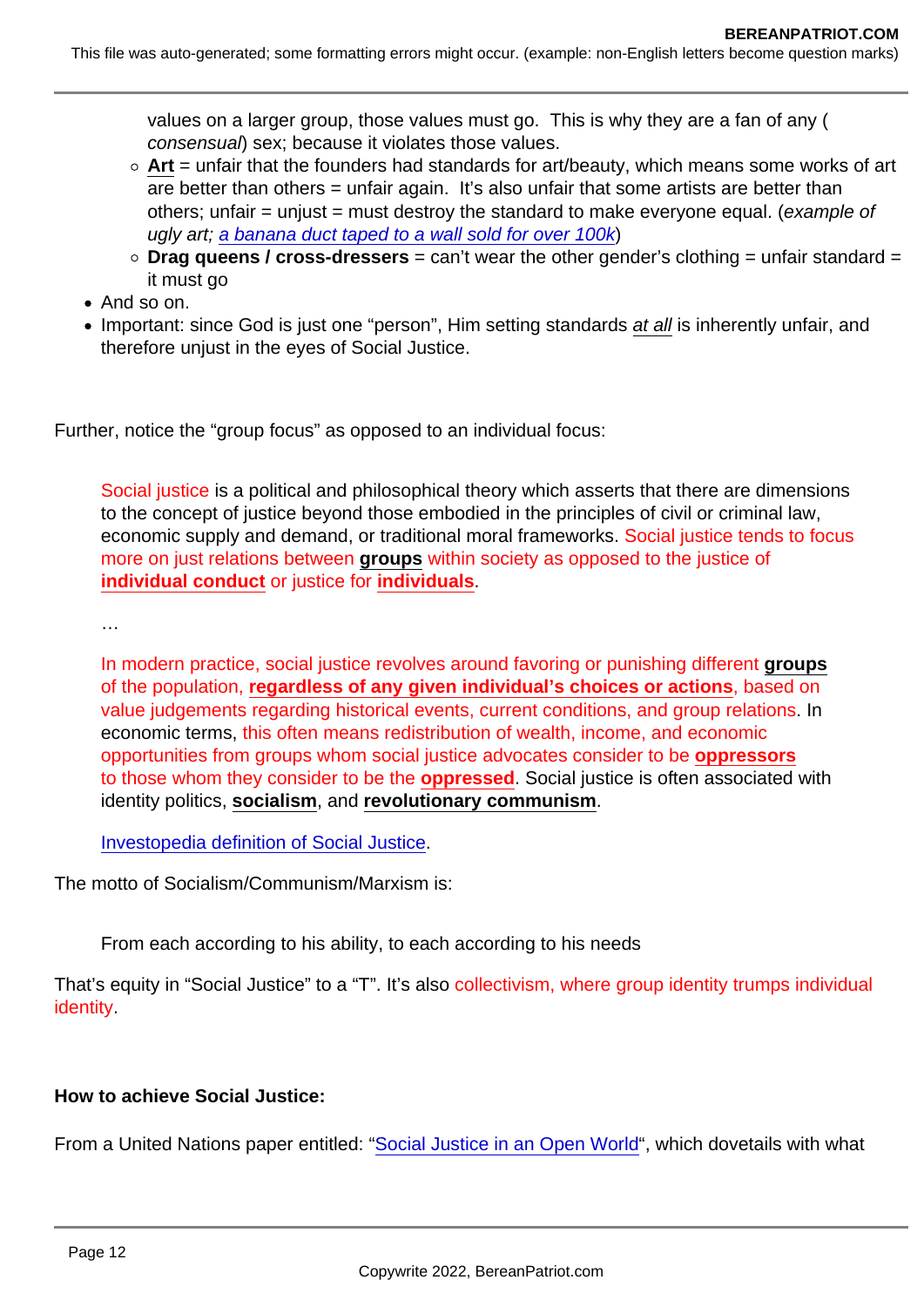other Social Justice advocates say. Notice that the quotes specify that freedom isn't wanted or desirable.

The opening up of the world economy has given more opportunities to countries in a position to seize them… …Many might wish to tame and regulate the forces making use of this openness, in part because freedom of movement for capital and other assets leads to a concentration of power and is one of the reasons for the widening of inequalities in income distribution

…

State intervention and extensive redistribution policies led to improvements in the distribution of income and access to public services.

…

Social justice is not possible without strong and coherent redistributive policies conceived and implemented by public agencies.

"Public agencies" = government.

Essentially, freedom must be limited because it leads to unfairness/inequity/injustice, and instead the government must take the various "resources" and redistribute them so everyone ends up equal, which is essentially Communism/Marxism/Socialism. Again, remember the meme(s) we looked at.

That's Social Justice.

What is Critical Race Theory?

This next sentence is critically important and a spoiler which I'll prove in a minute:

Spoiler:

Critical Race Theory (CRT) is what happens when you apply the principles of "Critical Theory" to race.

Thus, Critical Theory + Race = Critical Race Theory .

Here's [the Encyclopedia Britannica definition of Critical Theory](https://www.britannica.com/topic/critical-theory) .

Critical theory , Marxist-inspired movement in social and political philosophy originally associated with the work of the Frankfurt School . Drawing particularly on the thought of Karl Marx and Sigmund Freud, critical theorists maintain that a primary goal of philosophy is to understand and to help overcome the social structures through which people are dominated and oppressed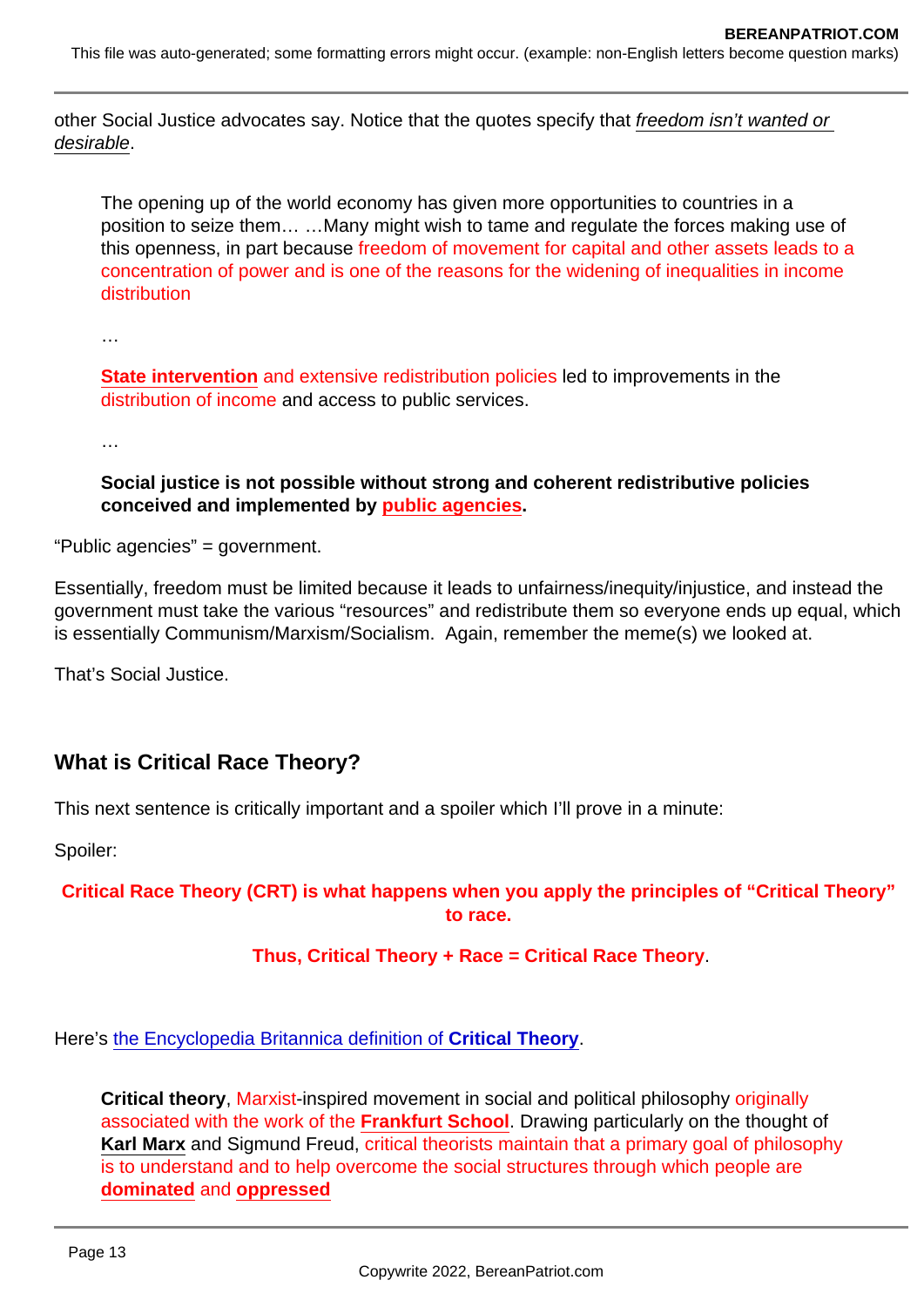Below, I have an excerpt from a [peer-reviewed article](https://iep.utm.edu/frankfur/#H3) on the history of the Frankfurt School and development of Critical Theory. I want to emphasize that the article – and thus the excerpt below – are peer-reviewed . (And the article's authors appear to be in favor of critical theory BTW.)

Marcuse, for instance, in the essay [Traditional and Critical Theory] (1937), defends the view that Critical Theory characterizes itself as being neither philosophy tout court nor pure science, as it claims to be instead an overly simplistic approach to Marxism.

Remember this, because it's important: "Critical Theory characterizes itself as… …an overly simplistic approach to Marxism."

From another article:

.

Critical race theory is an offshoot of critical theory , the brainchild of the Frankfurt School , a group of 20th-century Marxists associated with the Institute for Social Research. (Fun fact: the founder of the Institute for Social Research wanted it to be named the Institut fur Marxismus, which translates to the "Institute for Marxism ." That name was scrapped for fear it would alienate the public.)

…

In 1937, Max Horkheimer of the Frankfurt School wrote a manifesto about "critical theory," in which he claimed that when examining society, people cannot reason objectively . In classic Marxist fashion, critical theory divides everyone in society into classes of oppressed and oppressors, but posits that the so-called oppressed stand in the way of revolution when they adhere to the societal belief systems and cultural norms of their socalled oppressors. Therefore, the cultural institutions that stand in the way of the Marxist revolution must be destroyed through relentless criticism (hence the name: critical theory).

[Source](https://www.newsweek.com/critical-race-theory-repackaged-marxism-opinion-1599557).

The last sentence is so important I'm going to repeat it:

the cultural institutions that stand in the way of the Marxist revolution must be destroyed through relentless criticism (hence the name: critical theory)

Remember this, because it's very important. CRT is named because its core strategy to achieve its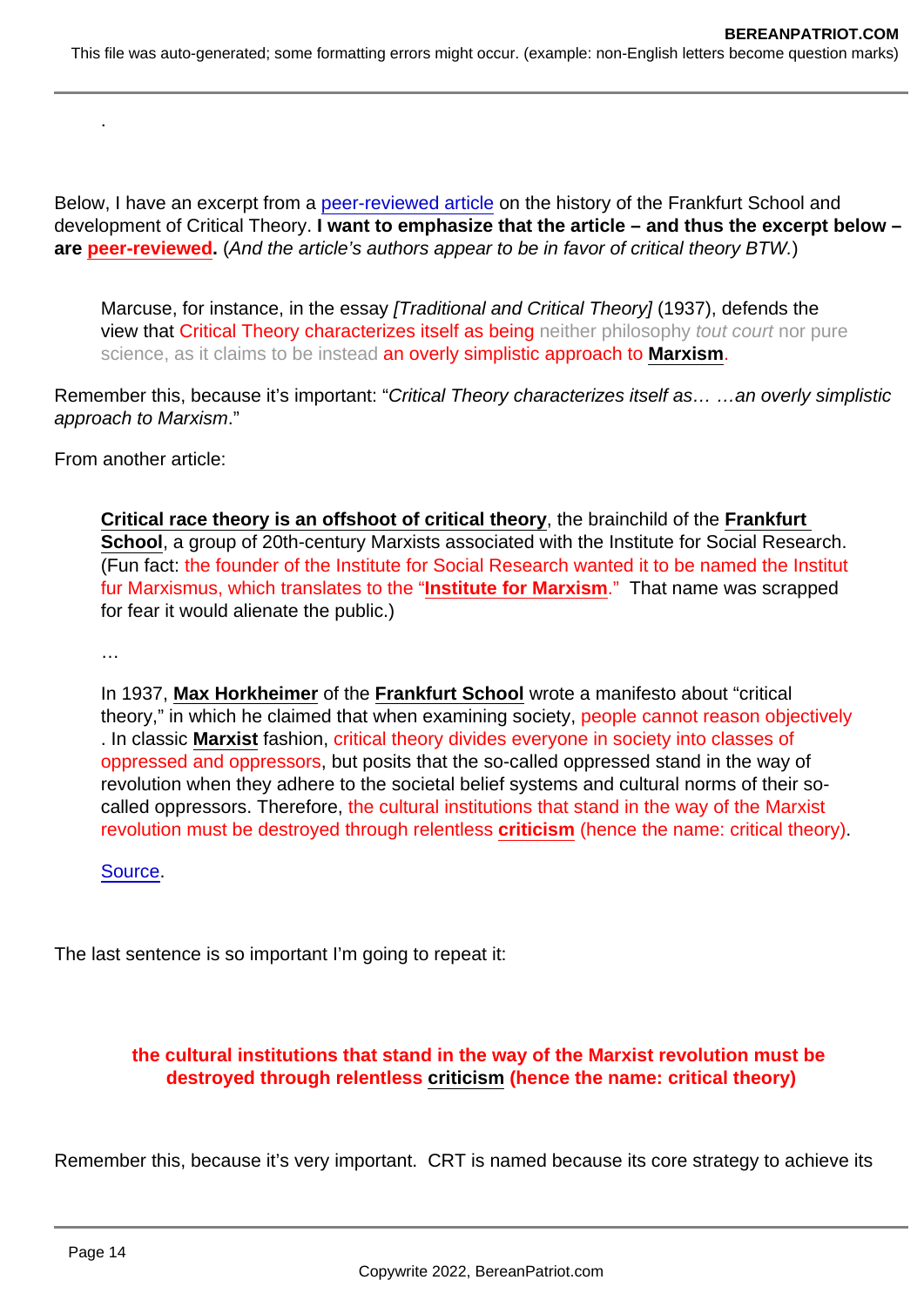end is criticism. That will be important soon. Continuing from the same article:

Since a worker-led revolution wasn't happening, they needed another "oppressed" class to serve their purpose. That purpose was to tear down Western institutions that stood in the way of revolt, and stage a Marxist revolution.

…

When Horkheimer and his fellow Marxists fled Germany to escape the Nazis, they found refuge at Columbia University. Horkheimer returned to Germany after the world defeated the Nazis, but left behind his associate, Herbert Marcuse. It was Marcuse who helped morph critical theory into critical race theory in the United States, by identifying a new "worker" for the revolution who could be re-educated to overthrow societal norms: racial minorities.

…In other words, the designers and adherents of critical theory admitted their true intent. Not equality under the law. Not civil rights. Not freedom, liberty and justice for all. Not a better life for racial minorities . Critical theorists admit their intent is to use racial minorities as the vanguard for a Marxist revolution.

Thus, critical race theory was born.

#### [Source](https://www.newsweek.com/critical-race-theory-repackaged-marxism-opinion-1599557).

Note: the creators of Critical Race Theory considered racial minorities as pawns ... and nothing else. They were merely a means to an end; they didn't care about helping them.

Essentially, CRT takes the Marxist idea that the rich (privileged in CRT) oppress everyone else. To tear down these supposed "system of oppression" the systems must be relentlessly and repeatedly criticized.

But there's more.

We've already talked about the other remedy in CRT, and even illustrated using the meme(s). Remember, the fair/just/equitable thing is to use the government to (forcibly) take "boxes" from one person and give them to another so things reach the state of "equity". CRT takes this even farther in their search for "equity" though.

The only remedy to racist discrimination is antiracist discrimination. The only remedy to past discrimination is present discrimination. The only remedy to present discrimination is future discrimination.

Source: "How to Be an Antiracist" by Ibram X. Kendi,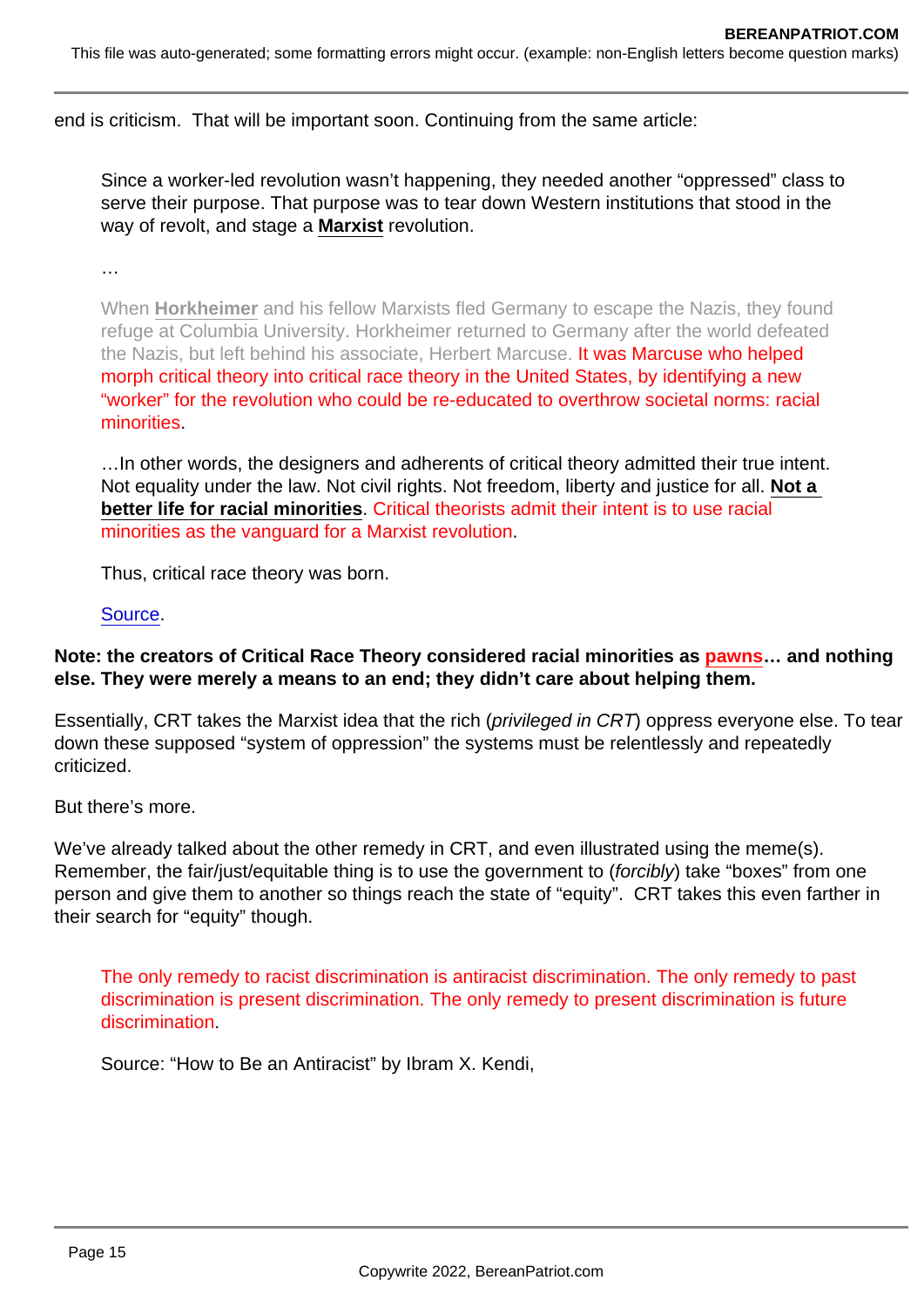This is why CRT advocates for [passing laws which actively discriminate against the "oppressor" group:](https://nypost.com/2021/02/25/bidens-covid-relief-bill-is-chock-full-of-anti-white-reverse-racism/)  [whites, and especially white males](https://nypost.com/2021/02/25/bidens-covid-relief-bill-is-chock-full-of-anti-white-reverse-racism/). This obviously violates the Bible's command to judge "the great" and the small alike", which we've already seen.

That's CRT pursuing "Social justice".

The best explanation I've heard for Critical Race theory as it exists today was an interview that Mike Winger did with Neil Shenvi. The breakdown of modern Critical theory starts at timestamp 50:33. He lists the four main pillars of CRT starting at 59:05. [You can watch that video here.](https://www.youtube.com/watch?v=yHvJx-rBYKo)

(BTW, Neil Shenvi is non-white, which is ideal for those who want to share the video with people who believe in CRT, because many CRT advocates won't listen to a word that a white person says; see #4 below.)

Those four pillars that he lists in the video are:

- 1. Racism is permanent, pervasive, and normal; racism oppression has not disappeared, it just evolved
- 2. Racism, sexist, classism, hetero-sexism, are all inextricably linked forms of oppression that must be fought simultaneously
- 3. Claims of "objectivity" and "neutrality" and "universality", and "meritocracy" and colorblindness… …are mechanisms to disguise racism and oppression
- 4. The experiential knowledge the "lived experience" of people of color is critical to understanding racism

## If anyone is arguing for any of these four tenants, they are espousing Critical Race Theory.

Again, Critical Race Theory comes from Critical Theory, which came out of the Frankfurt School, which was originally going to be named the "institute for Marxism". Obviously – and as we've already seen – that leads back to Karl Marx, meaning that CRT ultimately comes from Karl Marx.

Because of that, we'll take a closer look at Marx, and especially how he views Satan . Yes, I mean the devil; the accuser of the brothers, the Morning Star, Lucifer, the serpent who tempted Eve, etc.

## Marx and Satan

From the book: "Marx and Satan" by Richard Wurmbrand, pages 49-50.

Volume 2 of The Works of Marx and Engels opens with Jesus' words to His disciples (John 6:63), as quoted by Marx in his book The Holy Family: "It is the spirit which gives life." Then we read:

Criticism [his criticism of all that exists] so loved the masses that it sent its only begotten son [i.e., Marx ], that whosoever believes in him should not perish but have a life of criticism . Criticism became masses and lived among us, and we saw its glory as the glory of the only-begotten Son of the Father ........ Criticism did not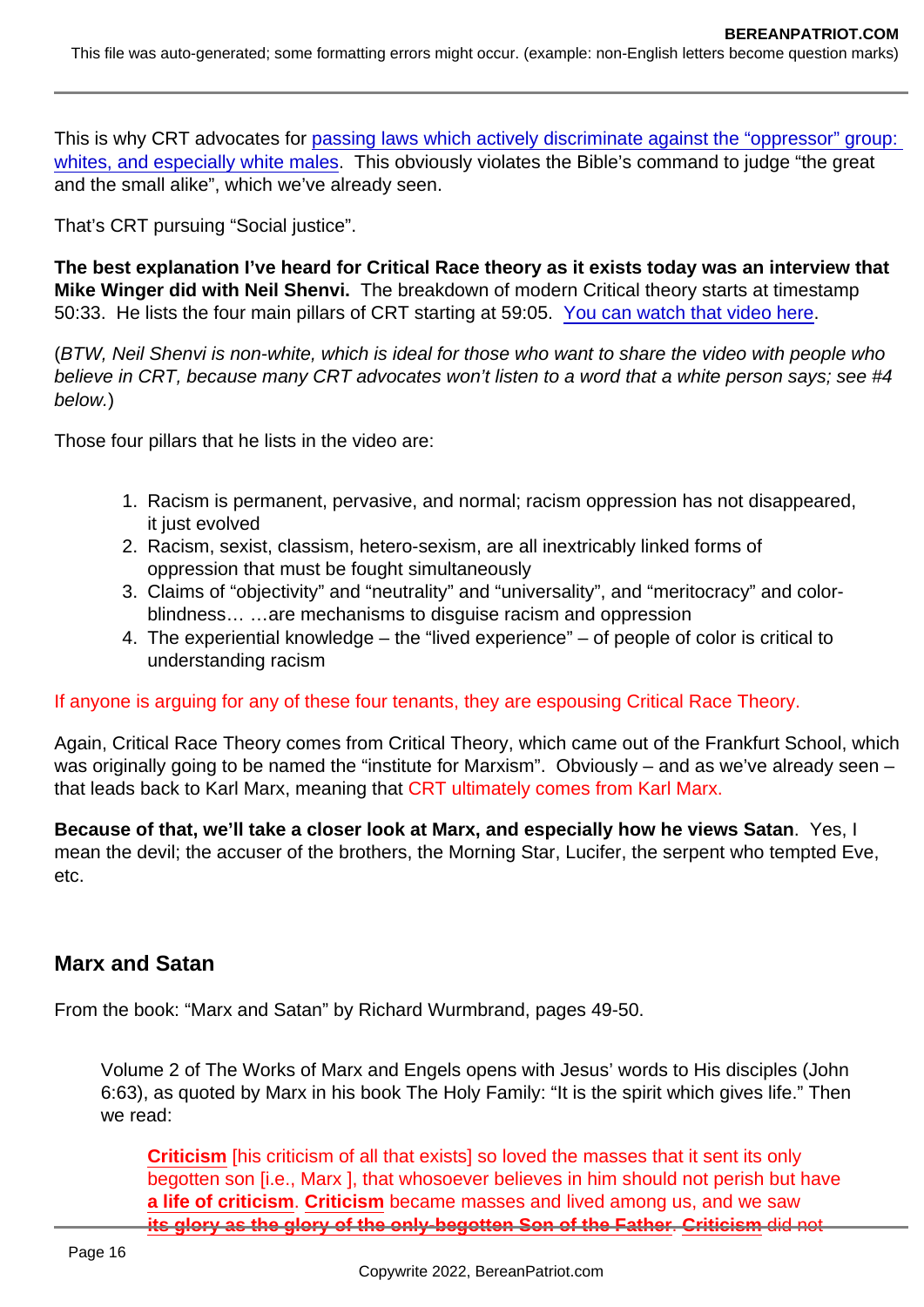consider it robbery to be equal with God, but made itself of no reputation, taking the form of a bookbinder, and humbled itself up to nonsense – yes, critical nonsense in foreign languages."

Those knowledgeable in Scripture will recognize this as a parody of Biblical verses (John 3:16; 1:14; Philippians 2:6-8).

"Marx and Satan" by Richard Wurmbrand, pages 49-50

#### **Notice how Marx had a heavy focus on criticism.**

Again, Critical Race Theory also focuses on criticism; that how it aims to tear down all modern "racist" institutions and achieve the ideals of Social Justice/fairness. (and remember that in Matthew 20:1-15, a desire for fairness led into sin.)

## **Further, Marx idolized and imitated Satan, being of a similar mind to him.**

Below are some excerpts from some of Marx's various poetic works. I strung them together this way because I think they are representative of his philosophy, but they do come from a few different works ( Mostly from "invocation of one in despair", Marx's play "Oulanem", and "Human pride"). This is just an overview, there will be even more solid proof afterward.

So a god has snatched from me my all In the curse and rack of destiny. All his worlds are gone beyond recall! Nothing but revenge is left to me!

I wish to avenge myself against the One who rules above

…

…

"Yet I have power within my youthful arms To clench and crush you (i.e., personified humanity) with tempestuous force, While for us both, the abyss yawns in darkness. You will sink down and I shall follow laughing, Whispering in your ears 'Descend, come with me, friend'".

…

"With disdain I will throw my gauntlet full in the face of the world, and see the collapse of this pygmy giant whose fall will not stifle my ardour. Then will I wander godlike and victorious through the ruins of the world And, giving my words an active force, I will feel equal to the Creator.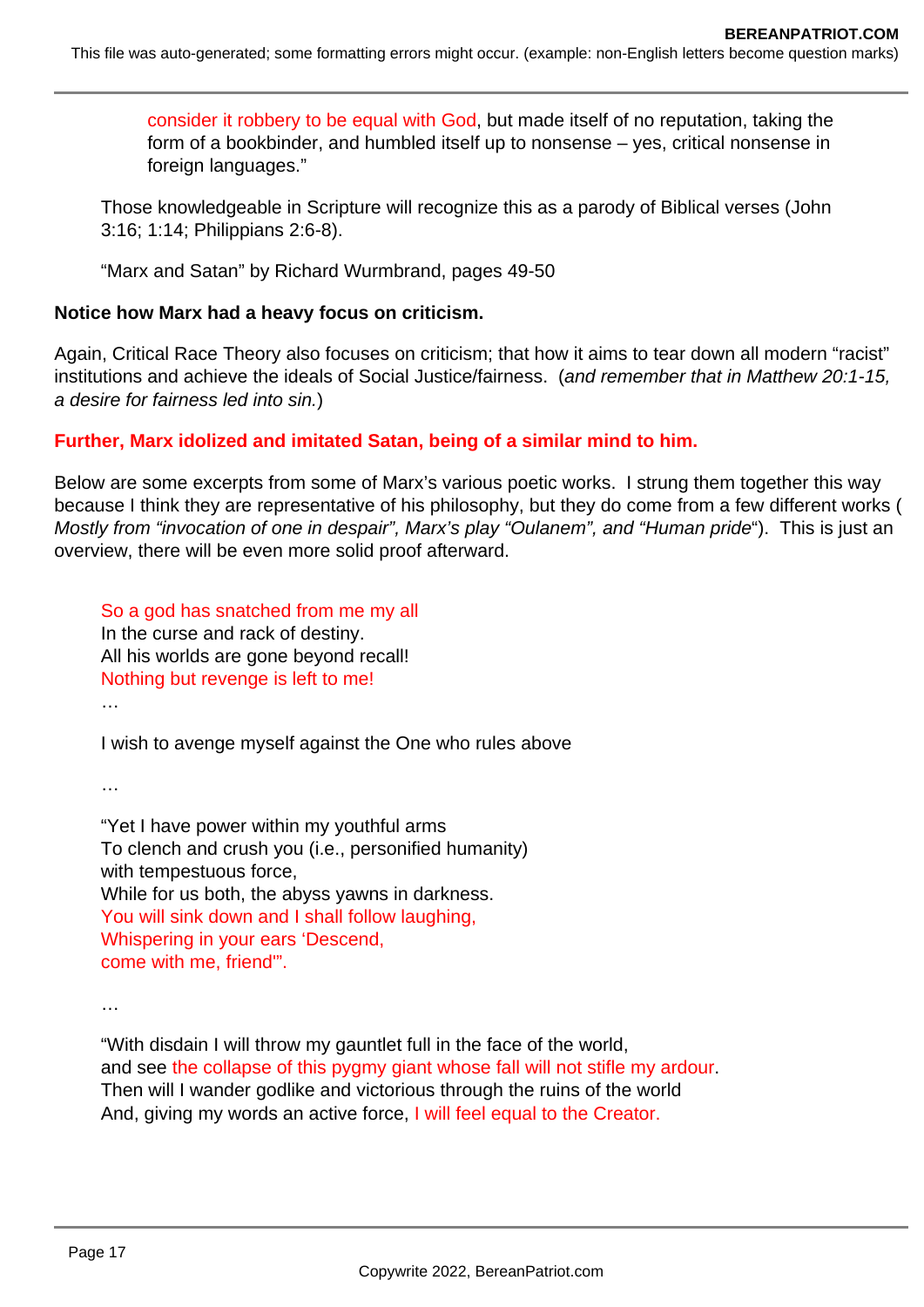…

I shall build my throne high overhead, Cold, tremendous shall its summit be. For its bulwark — superstitious dread. For its Marshall — blackest agony.

…

Thus Heaven I've forfeited, I know it full well, My soul, once true to God, Is chosen for hell.

In the same vein:

Karl Marx's good friend, Frederick Engels wrote: "Karl Marx is a monster possessed by ten thousand devils."

In the Communist Manifesto, Karl Marx wrote, "Communism abolishes eternal truths, it abolishes all religion and all morality."

Marx quoted positively from Paris Communard, Flourens, who declared: "Our enemy is God. Hatred of God is the beginning of wisdom."

One of his daughters, Eleanor, married Edward Aveling, a Satanist known for his blasphemous lectures on "The wickedness of God", and for his poem to satan.

## [Source](http://reformationsa.org/index.php/history/378-the-heart-and-soul-of-karl-marx).

Some quotes from an [Epoch Times article](https://www.theepochtimes.com/communism-the-dead-end-path_2224125.html) on Marxism. The whole thing is worth reading, but here are some highlights:

In his early poem "Invocation of One in Despair," Marx wrote about his will to create a new system. He states: "So a god has snatched from me my all ... /Nothing but revenge is left to me!"

In his 1839 play "Oulanem," believed to be named for a backward pronunciation of "Emmanuel," an alternative biblical name for God, Marx begins with, "…Soon I shall embrace eternity to my breast, and soon I shall howl gigantic curses at mankind. ... If there is a Something which devours, I'll leap within it, though I bring the world to ruins—the world which bulks between me and the abyss, I will smash to pieces with my enduring curses."

In the book "The Making of Modern Economics," Mark Skousen writes that a pact with the devil is a central theme in "Oulanem,"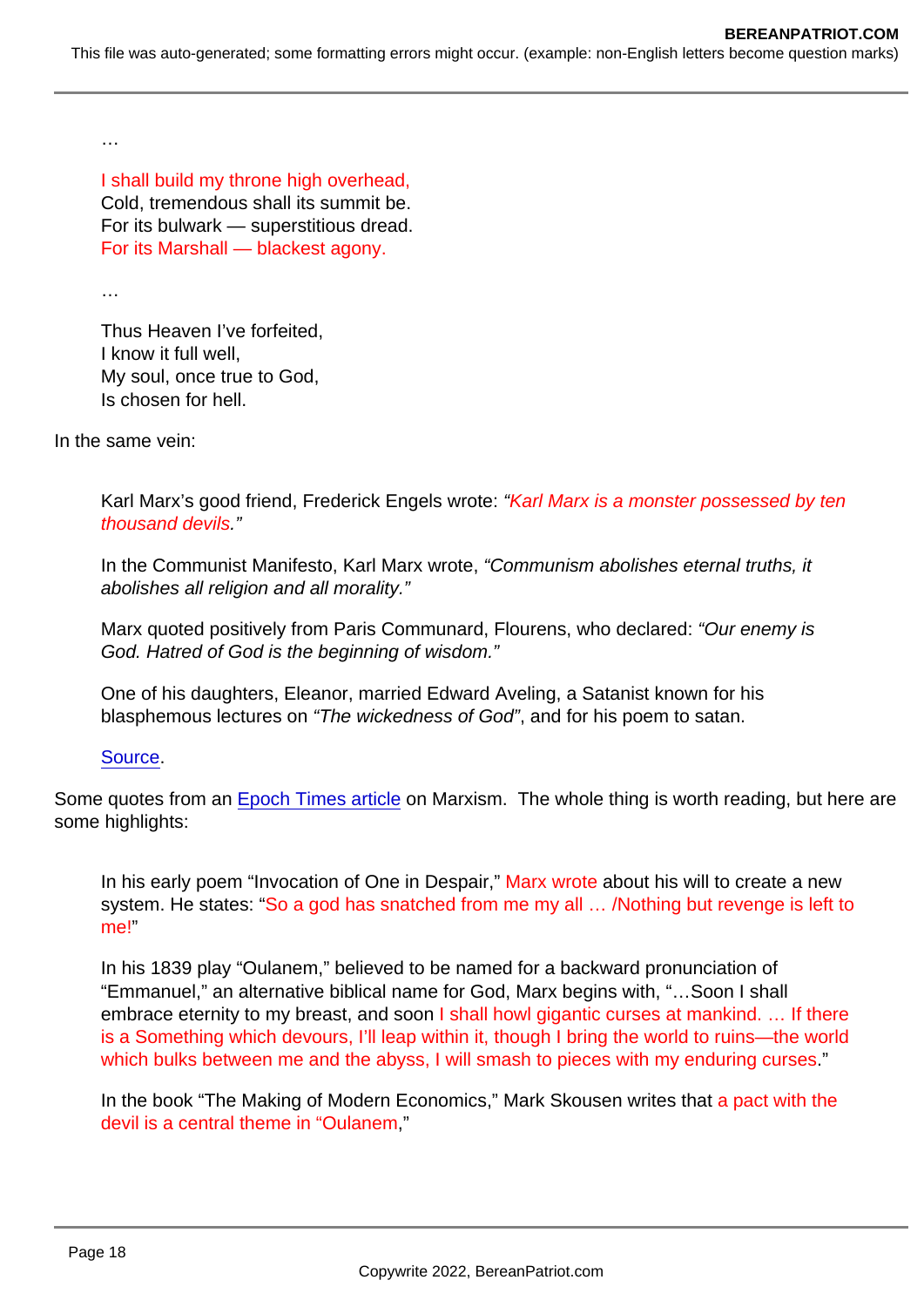In his 1841 poem "The Player" (also translated as "The Fiddler"), Marx writes, "Look now, my blood-dark sword shall stab/Unerringly within thy soul./God neither knows nor honors art./The hellish vapors rise and fill the brain/Till I go mad and my heart is utterly changed." He continues, "See this sword—the Prince of Darkness sold it to me ," and, "Ever more boldly I play the dance of death."

An analysis of the above poem from biographer Robert Payne... ...states, "Marx is here celebrating a satanic mystery, for the player is clearly Lucifer or Mephistopheles [a Faustian devil], and what he is playing with such frenzy is the music which accompanies the end of the world."He continues, "Marx clearly enjoyed the horrors he depicted, and we shall find him enjoying in very much the same way the destruction of whole classes in the 'Communist Manifesto.' He was a man with a peculiar faculty for relishing disaster."

"There can be very little doubt that those interminable stories were autobiographical," wrote Payne. "[Marx] had the Devil's view of the world, and the Devil's malignity. Sometimes he seemed to know that he was accomplishing works of evil."

Just like his character Oulanem, Marx shows in his writings a desire to not only destroy himself, but to destroy humankind along with him.

One of Marx's partners… …wrote, "The Evil One is the satanic revolt against divine authority, revolt in which we see the fecund germ of all human emancipations, the revolution. Socialists recognize each other by the words 'In the name of the one to whom a great wrong has been done , "

In case it's unclear, the "one to whom a great wrong has been done", is Satan in their opinion.

They believed that a Marxist revolution would bring equality/equity with their so-called oppressors. It's the same lie as in the Garden of Eden , which goes like this: "Rebel and you'll be equal to the one who's keeping you down". ("Like God knowing good an evil" vs. "like the oppressors, having much stuff") It's the same lie! (there's nothing new under the sun)

Like the original lie in the Garden of Eden, the true goal wasn't equality, but destruction

From that same article:

"In this revolution we will have to awaken the Devil in the people , to stir up the basest passions... ... Our mission is to destroy, not to edify

…

Michael Walsh, author of "The Devil's Pleasure Palace," noted in a phone interview that Marx's writings mirror the story of Lucifer in John Milton's "Paradise Lost," in which, realizing he can't defeat God, he comes up with an alternative plan for vengeance by destroying the creations of God.

The exact number depends on who you read, but [Communism/Socialism/Marxism killed 100+ million](https://www.wsj.com/articles/100-years-of-communismand-100-million-dead-1510011810)  [people in the 20th century](https://www.wsj.com/articles/100-years-of-communismand-100-million-dead-1510011810)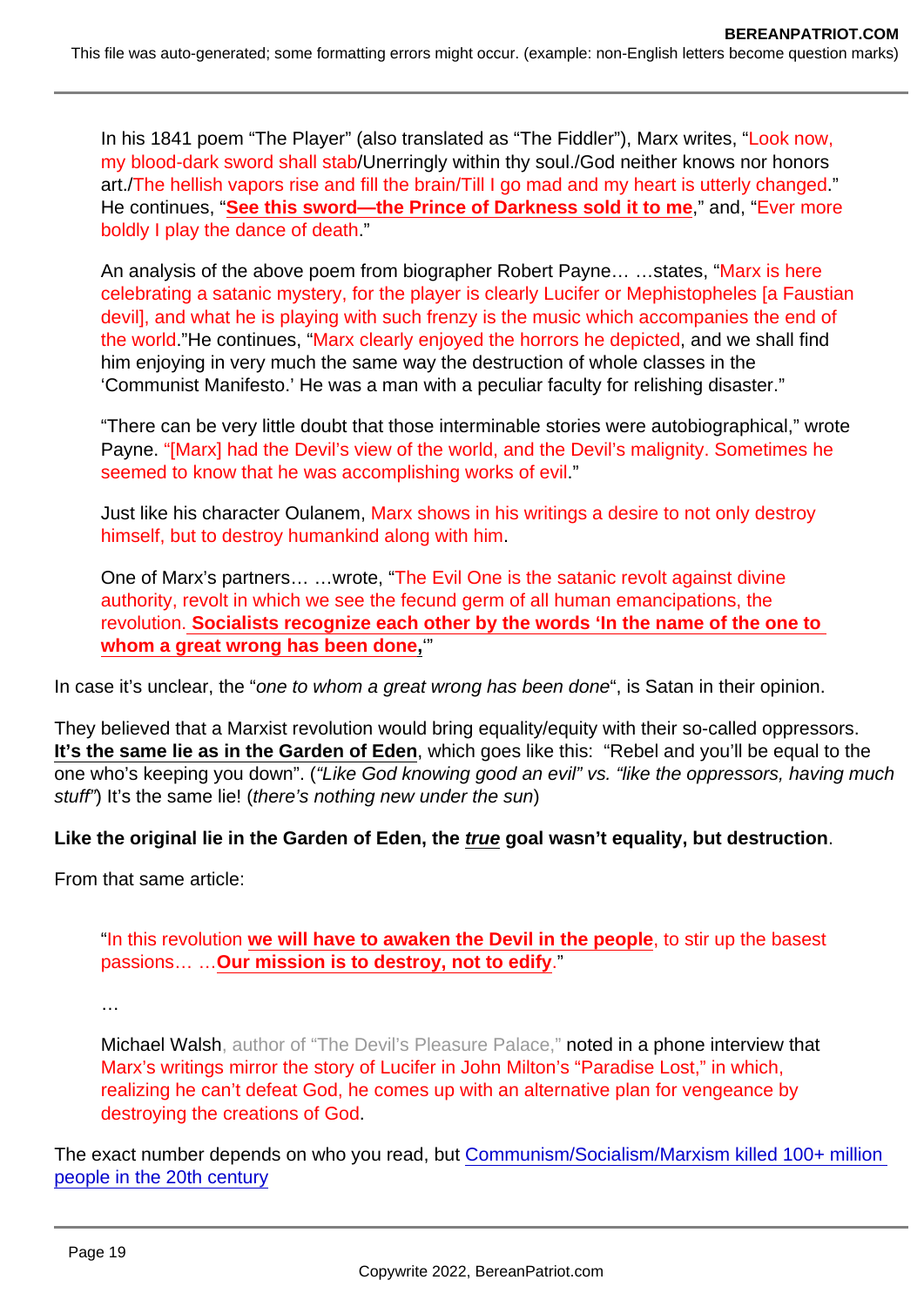. I've occasionally heard lower, but some estimates go up to 250+ million people. Sure sounds like Marx partially achieved his goal of destruction.

Also remember that: Marxism > Critical Theory > Critical Race Theory.

Marxism and thus CRT is Satanic/demonic in ideology, and possibly in origin.

Consider the quotes from Marx himself: "See this sword—the Prince of Darkness sold it to me," and " The hellish vapors rise and fill the brain/Till I go mad and my heart is utterly changed", and his friend's quote "Karl Marx is a monster possessed by ten thousand devils."

Marx's perverse genius was "relentless criticism" – remember his Biblical parody about criticism which made criticism itself equal to God Himself. Marx loved and advocated for the unending slanderous accusations of all social structures. The Devil himself is called "The Accuser" and the Greek word "?????????" ("[diabolos](https://biblehub.com/greek/1228.htm)") typically translated "devil" literally means "slanderer". Satan is the accusing slanderer… and Marxism is the accusing slanderer of economic theories;

it's literally named for that!

 $Truth = verhoten$  in CRT

Further, Jesus is "the way the truth and the life", and Marxism – and thus Social Justice / CRT – rejects the very notion of truth; they don't believe in objective truth.

From that same peer-reviewed article from earlier:

If one were to defend the view according to which scientific truths should pass the test of empirical confirmation, then one would commit oneself to the idea of an objective world. Knowledge would be simply a mirror of reality. This view is firmly rejected by critical theorists .

…the condition of truth and falsehood presupposes an objective structure of the world.

Horkheimer and his followers rejected the notion of objectivity in knowledge..... Critical Theory aims thus to abandon naïve conceptions of knowledge-impartiality.

Further, from that UN paper on Social Justice linked to above:

Present-day believers in an absolute truth identified with virtue and justice are neither willing nor desirable companions for the defenders of social justice.

If you believe that truth exists, you aren't welcomed by "the defenders of Social Justice", which includes CRT.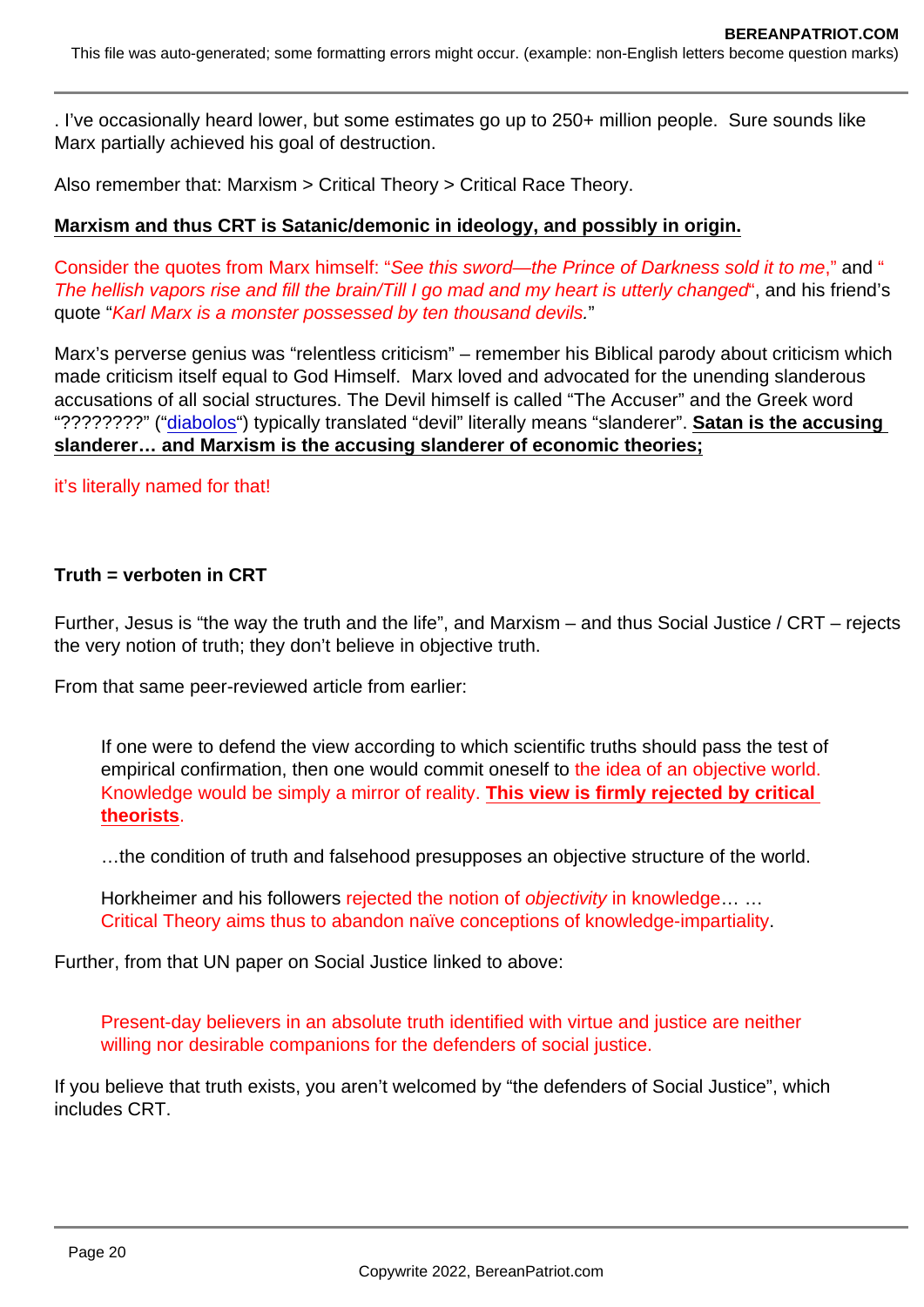Remember that: Marxism > Critical Theory > Critical Race Theory.

 $Intersectionality = division$ 

Remember that Marxism divides the world into oppressor and oppressed groups. Originally rich and poor, CRT applies that to everything:, including but not limited to:

- Ethnicity
- Gender
- Wealth
- Social Class
- "Gender expression/identity" (trans)
- Sexual orientation
- "ability" (able-bodied or not)
- $e$  etc.

You can't ally with someone who isn't the same as you in all those dimensions, because either you are oppressing them or they are oppressing you. You can't unify with your oppressors, this it creates division based on many immutable traits. Since you can't change most of those, there's no repentance, no redemption, and no possibility of unification.

(The Interview with Mike Winger I linked to above does an especially good job of pointing this out, and I recommend you start from the earlier of the two times stamps I mentioned above.)

"Social Justice" always makes things worse

"If it says 'from each according to his ability, to each according to his needs,' suddenly nobody has any abilities and everybody has lots of needs. That's the flaw in the argument." – Michael Walsh

Thus it is with everything. Remember:

Whatever you incentivize, you get more of. Whatever you penalize, you get less of.

Marxist/"equitable" redistribution incentivizes the wrong things. Consider:

- Money (pay people not to work = they won't work = get poorer, and then they tax the working to  $aive$  to those who don't = everyone in poverty)
- Black poverty is in large part because of government policies aimed at equity (black fathers [matter](https://www.prageru.com/video/black-fathers-matter))
- Affirmative Action actually hurts those it purports to help. ([Affirmative Action Hurts Minorities\)](https://www.youtube.com/watch?v=SGLAo0_uu3Y)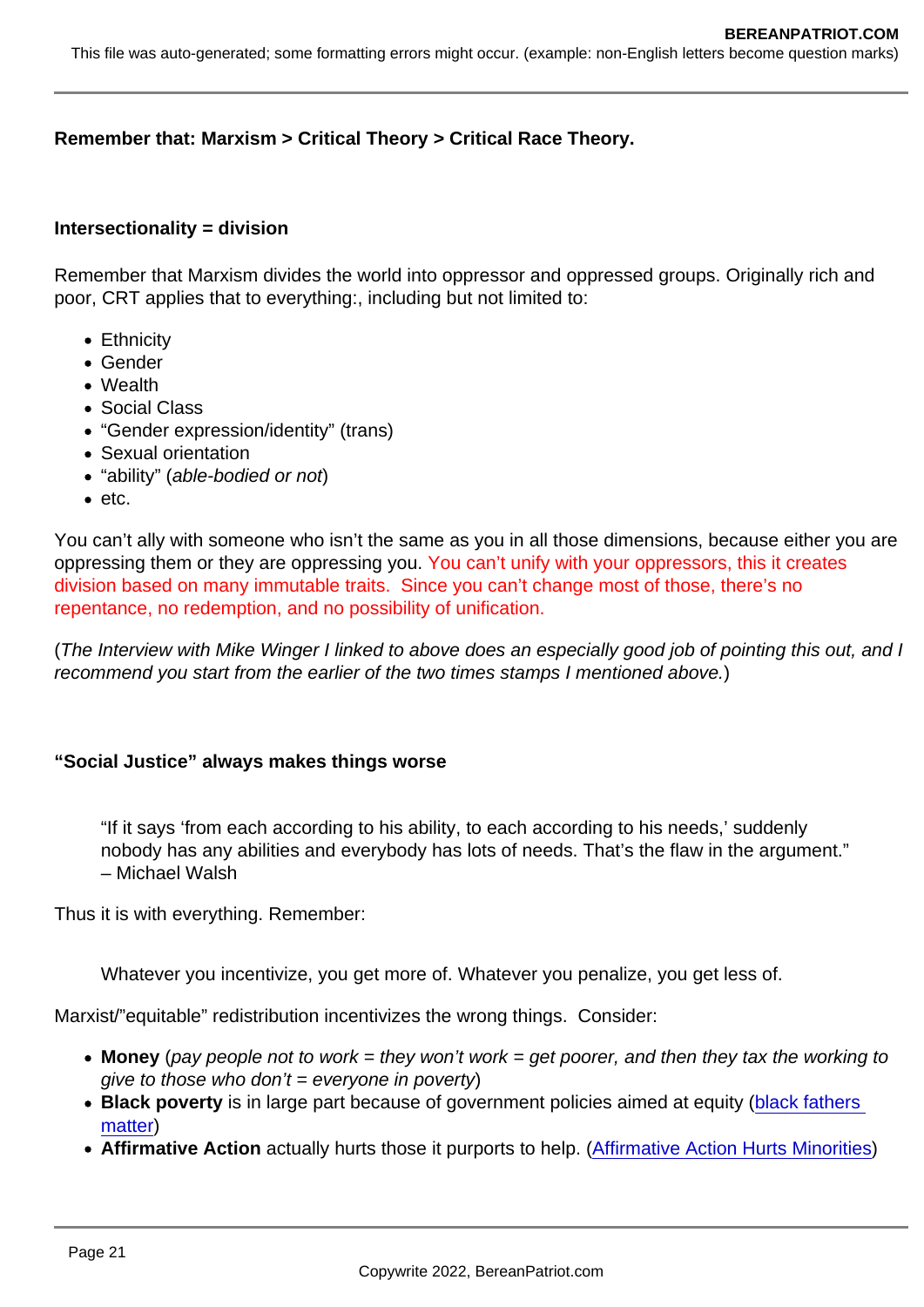• And many more areas...

Also, CRT is literally Nazism repackaged

Nazi is sort for "National Socialist" (in German) and Socialism comes from Marx and share teh core tenents fo Marxism, just as CRT does. In fact, you could accurately say – based on their treatment of the Jews – that the world's first true Critical Race Theorists were the Nazi party. The Nazis said the Jew were privileged and oppressing regular Germans, which eventually led to the Holocaust. Modern American CRT makes white people the "scapegoat" instead of the Jews, but otherwise has the exact same same aims and is using [the same methods](https://bahaiteachings.org/hitlers-step-process-dehumanizing-jews/) to demonize white people. (and BTW; I obviously don't subscribe to the ba'hai teachings that the article talks about; the article merely had the clearest explanation I could find of how the Nazi party progressively demonized the Jews)

# My Analysis: CRT takes someone's goodness and turns it against them

Essentially, CRT is designed to take a good person and turn their own goodness against them to warp them into a bad, hateful person, thus destroying their goodness. (Isn't that what Satan is after; the corruption of man?)

Remember that quote from earlier:

In this revolution we will have to awaken the Devil in the people , to stir up the basest passions... ... Our mission is to destroy, not to edify ."

The below is written from the perspective of the so-called "oppressed". If you replace the first person ( I/me) with third person (they/them) and you'll get it from the perspective of the CRT supporters who belong to an "oppressor" class.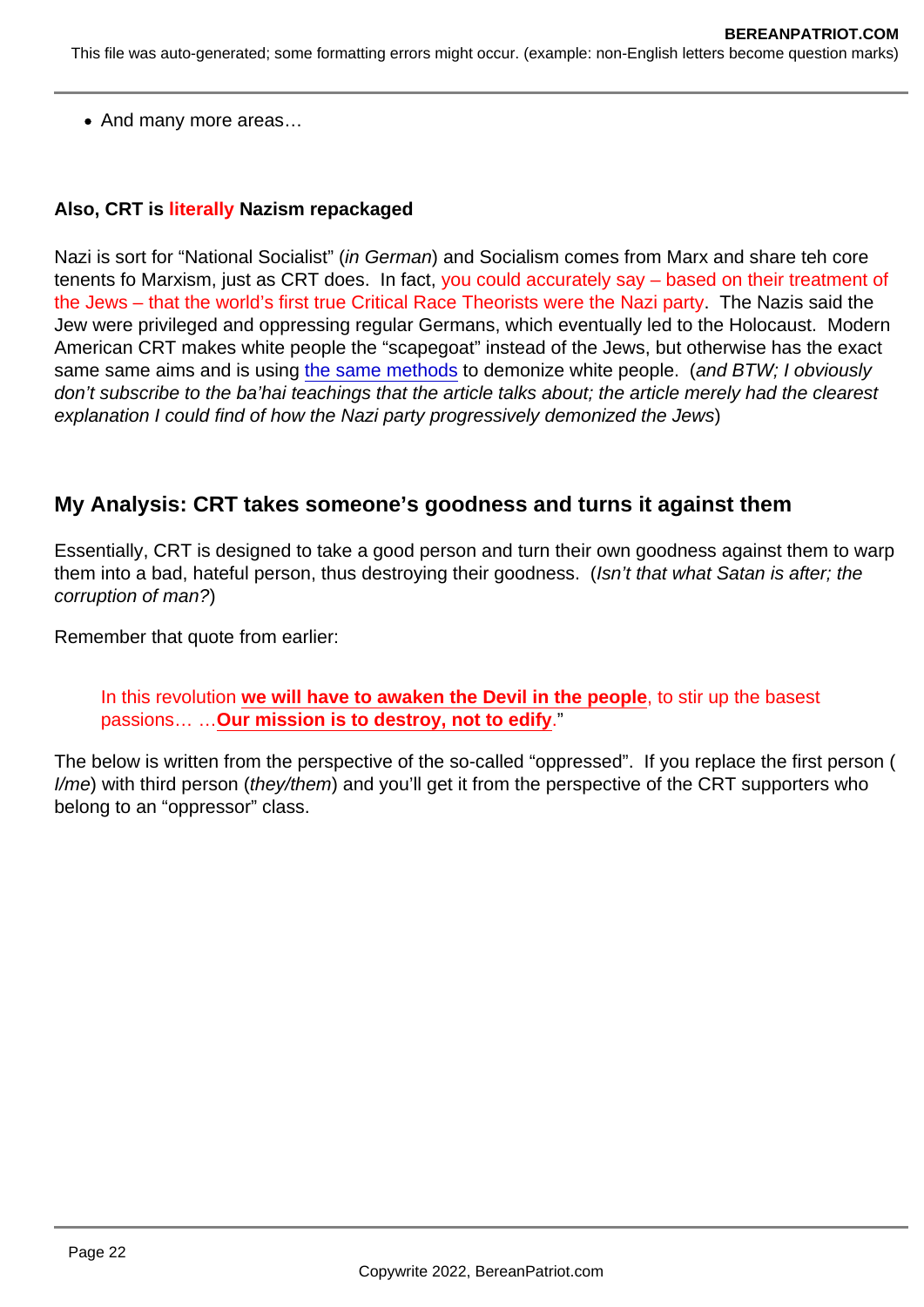- 1. **Step #1: Victimhood –** "Where I am isn't my fault because the oppressors put me here." Hence they cast blame and don't try to improve their lot because they think they can't improve their lot because they're oppressed. This is poison because the victim mindset traps people in their situation because "I can't fix it, so why try?"
- 2. **Step #2: Entitlement –** "Because they oppress me, they owe me compensation." That is, restorative justice for the imagined wrongs of their situation. This is why they feel entitled to things, like special laws giving them advantages and the "oppressors" disadvantages.
- 3. **Step #3: Retribution –** "Because they oppress me and won't compensate me or fix it, I must fight against their 'systems of oppression'… which means them." They believe they have the moral high ground, just as any resistance fighter would have against any tyrant. But since you can't fight a system – only people – they turn against the people and fight them instead ( attacks on conservative "oppressors" are ignored or lauded) That leads to things like the infamous "Dear God, Help Me to Hate White People" prayer. (seriously, Google it; it's like the propaganda that Nazis wrote about Jews.)

# **Why Marxism, Social Justice, and CRT aren't biblical**

Ultimately, they are built on three premises:

- **Premise #1:** Groups can be treated like individuals
- **Premise #2:** A difference in outcome between groups must be because of injustice (oppression)
- **Premise #3:** to rectify the perceived injustice/oppression, society should be re-balanced by a powerful central government so the *groups* have the same outcome, thus rectifying the perceived injustice.

The parable of Matthew 20 makes it clear, that Social Justice and CRT aren't biblical. Social Justice and CRT violate several fundamental premises of Biblical Justice:

- 1. **Labeling of God as an unjust oppressor perhaps the ultimate oppressor because He sets standards**
- 2. **Denial of objective truth**
- 3. Marxism/SJ/CRT are built on the premise that "unfairness is injustice". However, the Bible makes it clear that this isn't true. (and thank God, because the cross wasn't fair)
- 4. It violates the ideals of property justice in Matthew 20:15 to advocate for distributive "justice" ideals. Marxism/SJ/CRT say the government should take steal your property and give it to others to achieve equity, thus violating the Ten Commandments' prohibition against stealing.
- 5. It commands us to "speak evil" via relentless slandering criticism, violating James 4:11
- 6. It commands that you judge and be judged as a part of your "identity group", not as an individual, violating God's commands on justice. (Ezekiel 18)
- 7. Constant criticism violates Biblical commands to edify (literally "build up") one another.

As a follow-up to point #7, Consider James: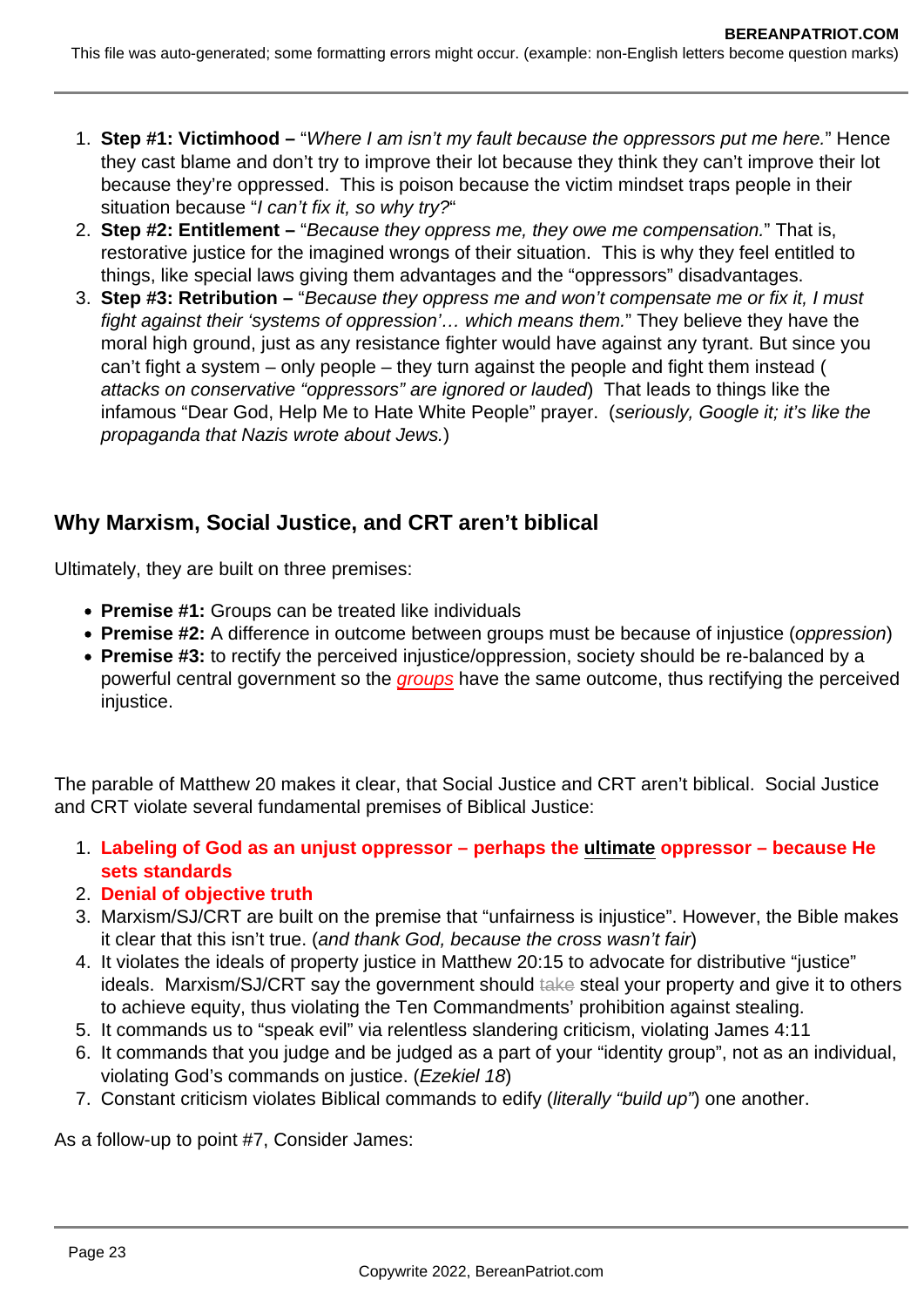#### **James 4:11**

**11** Do not speak evil of one another, brethren. He who speaks evil of a brother and judges his brother, speaks evil of the law and judges the law. But if you judge the law, you are not a doer of the law but a judge.

**12** There is one Lawgiver, who is able to save and to destroy. Who are you to judge another?

#### **The "Christian" CRT movement adds to/changes the Gospel**

Further, many "Christians" make Social Justice a Gospel issue. That is, they say that Social Justice is an essential and/or central part of the Gospel. (Sometimes called "Liberation Theology") the Bible is very clear about God's opinion of adding to the Gospel. (And adding demonic/Satanic ideas seems even worse to me.)

#### **Galatians 1:6-9**

**6** I am amazed that you are so quickly deserting Him who called you by the grace of Christ, for a different gospel;

**7** which is really not another; only there are some who are disturbing you and want to distort the gospel of Christ.

**8** But even if we, or an angel from heaven, should preach to you a gospel contrary to what we have preached to you, he is to be accursed!

**9** As we have said before, so I say again now, if any man is preaching to you a gospel contrary to what you received, he is to be accursed!

# **Our response to Marxism, Social Justice, and CRT:**

Consider:

**1 Timothy 4:1-2 (ESV)**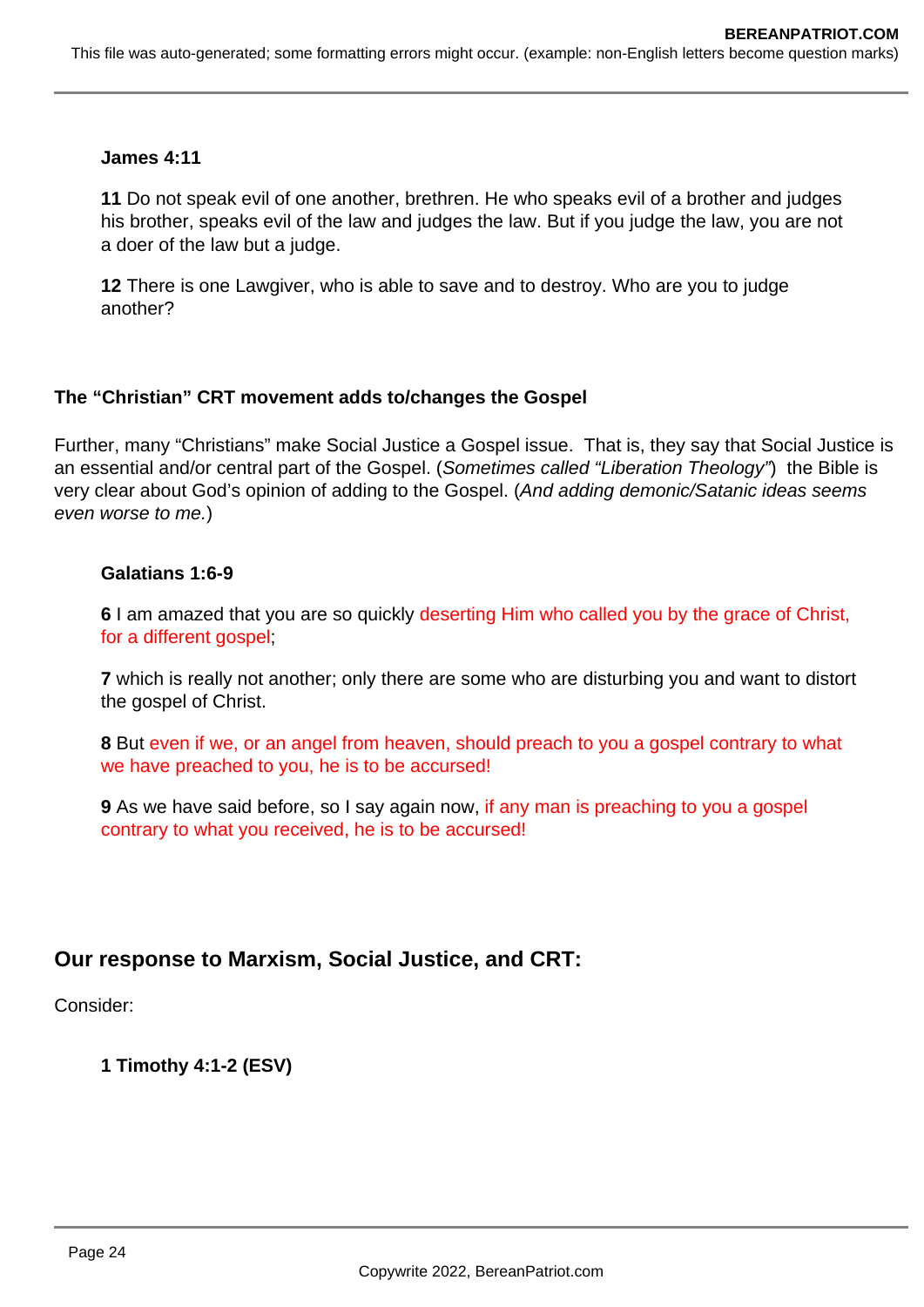1 Now the Spirit expressly says that in later times some will depart from the faith by devoting themselves to deceitful spirits and teachings of demons ,

2 through the insincerity of liars whose consciences are seared,

("seared" = "??????????" [\(kautériazó\)](https://biblehub.com/greek/2743.htm); to quote from a lexicon: "2743 (kaut?riáz?) literally referred to branding a person with a red-hot iron which sears the flesh and deadens (numbs) the nerves. After this, the person no longer feels obvious impulses (pleasure or pain).

Those who follow Critical Race Theory are (often unwittingly) following the divisive teachings of demons . Again, the four pillars of CRT are:

- 1. Racism is permanent, pervasive, and normal; racism oppression has not disappeared, it just evolved
- 2. Racism, sexist, classism, hetero-sexism, are all inextricably linked forms of oppression that must be fought simultaneously
- 3. Claims of "objectivity" and "neutrality" and "universality", and "meritocracy" and colorblindness… …are mechanisms to disguise racism and oppression
- 4. The experiential knowledge the "lived experience" of people of color is critical to understanding racism

Thus, anyone who argues that "Systemic Racism" exists or advocates for Social Justice is espousing these demonic ideas. If anyone is arguing for any of these things, they are espousing Critical Race Theory, which is a demonic/Satanic ideology that causes incredible division.

The Bible tells us what to do about that:

Romans 16:17-18 – ESV

17 I appeal to you, brothers, to watch out for those who cause divisions and create obstacles contrary to the doctrine that you have been taught; avoid them.

18 For such persons do not serve our Lord Christ, but their own appetites, and by smooth talk and flattery they deceive the hearts of the naive.

Protect the naive Christians!

And again it is written:

Titus 3:10-11 – ESV

10 As for a person who stirs up division, after warning him once and then twice , have nothing more to do with him